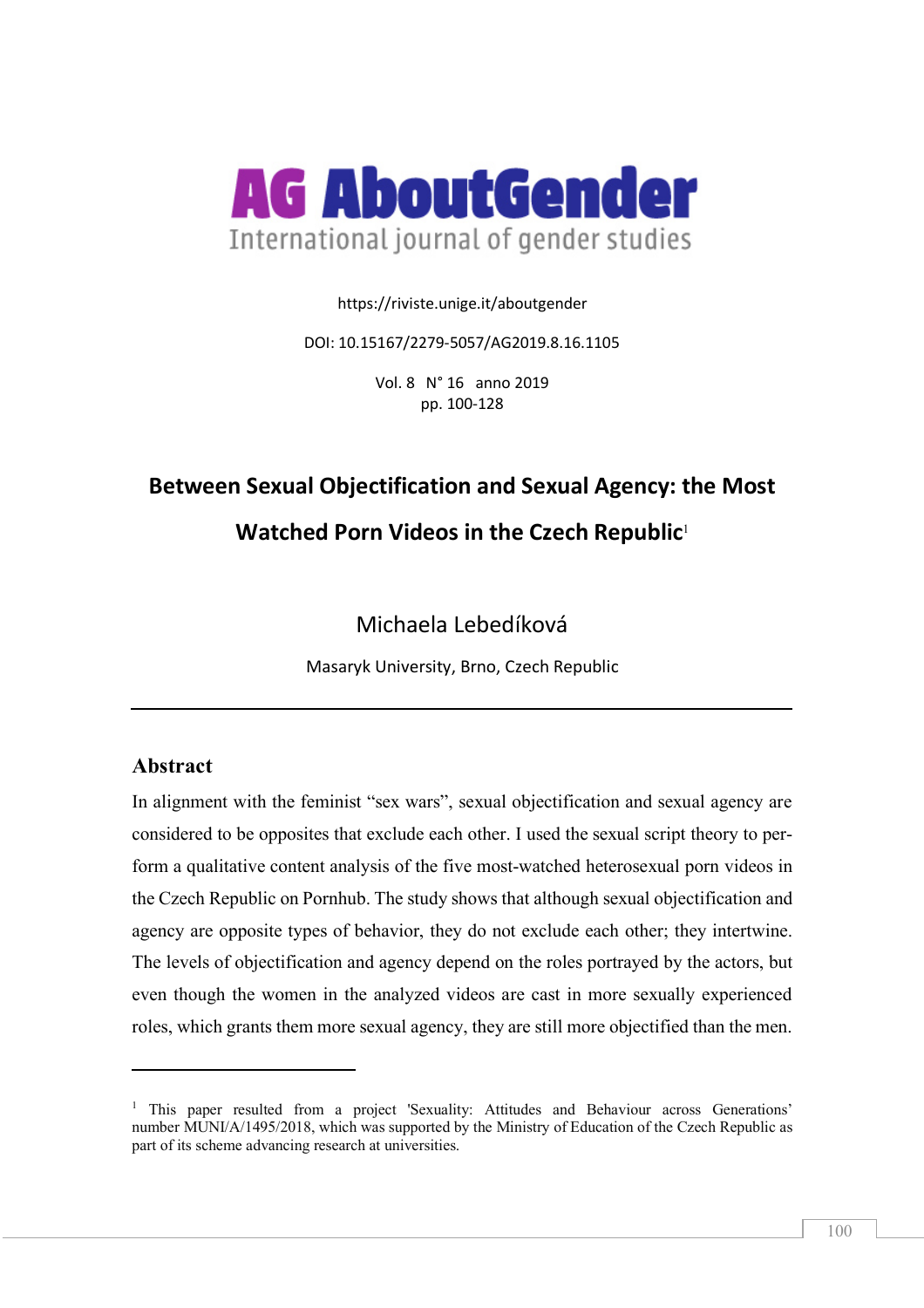To my knowledge, this is the first study to measure how the levels of sexual objectification and sexual agency vary with the different genders of the actors.

**Keywords**: sexual objectification, sexual agency, sexual scripts.

#### **1. Introduction**

Until recently, it has generally been expected that people in pornographic videos are either sexually objectified or sexually agentic. On the one hand, radical feminism, with its antipornographic attitude, calls for censorship of pornography that harms and objectifies women; on the other hand, individualistic feminism claims that pornography is empowering and liberating, granting women sexual agency (Dworkin 1983; MacKinnon and Dworkin 1998; McElroy 1997; Segal 2016). As the theories themselves are exclusive of each other, it could be expected that the concepts would also be. In their recent media research, Fritz and Paul (2017) argue that people in pornography can be sexual agents and still be sexually objectified. They illustrate their argument with the case of the pornographic short film *Switched*, from the film *Rough Sex* directed by Tristan Taormino (2009), in which the actors Sasha Grey and Danny Wylde establish consent on sexual practices and later are involved in a scene in which Wylde spits on Grey, slaps her, and chokes her.

It is a scene that demonstrates sexual objectification of Grey, where her body is used as an object for male pleasure. It is also a scene where Grey touches herself for her own pleasure, directs Wylde, and appears to orgasm (Fritz and Paul 2017).

According to the authors, this scene portrays sexual objectification, but also sexual agency: it shows a woman who is sexually empowered and decides for herself what and how she wants, in order to feel pleasure.

The notion persists that pornography has not been thoroughly researched (Shim *et al.*  2015; Vannier *et al.* 2013; Fritz and Paul 2017), even though many aspects of pornography have been investigated. Brosius *et al*. (1993) researched the contents of pornography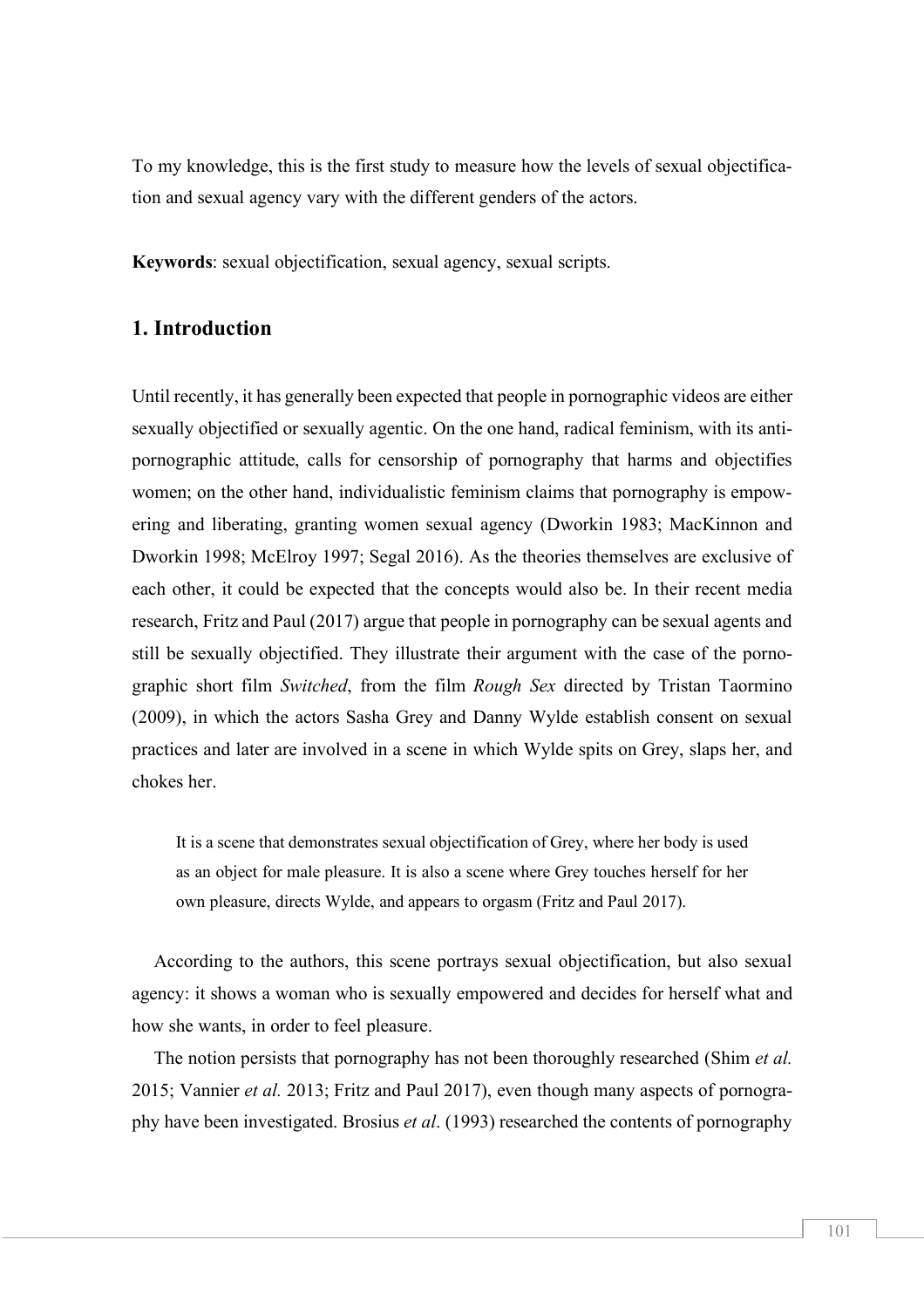videocassettes released between 1979 and 1988, and Gorman *et al*. (2010) explored the contents of free online pornographic videos. Research has also investigated the themes in pornography that lead to female degradation (Cowan and Dunn 1994) and pornography's effect on men and their sexual scripts (Sun *et al*. 2016). It has been found that the higher the male consumption of pornography, the more the men want to try depicted sexual practices with their partners (*Ibidem*). Pornography has also been inspected in terms of sexual objectification and sexual agency: McKee (2005) inquired into the 50 most popular Australian pornographic videocassettes and Dvds and found that women in pornography achieve fewer orgasms than men, but they are also less objectified than men. According to McKee, women in pornography return the objectifying gaze to the viewer by looking into the camera, while men are usually depicted as objects that do not interact with the camera. Seabrook *et al*. (2017) investigated sexual scripts in television series and discovered that most of the heterosexual scenarios are gender-traditional, depicting the female as sexually passive, giving preference to the needs of others. The widespread acceptance of such sexual scenarios leads to the suppression of female sexual agency. Vannier, Currie, and O'Sullivan (2013) compared "mother I would like to fuck" (Milf) pornography and teen pornography and found that Milf pornography depicts women with greater sexual agency and with greater overall control over the sexual situation. Fritz and Paul (2017) investigated the proportions of sexual objectification and sexual agency in mainstream and feminist pornography. They found that women are more sexually objectified in mainstream pornography; in non-heterosexual feminist pornography, they have greater sexual agency.

This paper begins with an overview of the anti-pornography and pro-pornography feminist discourse, followed by a discussion of sexual objectification, sexual agency, and sexual scripts. I utilized the sexual script theory (Simon and Gagnon 1973; Simon and Gagnon 1986; Gagnon and Simon 2005) to conduct a qualitative content analysis of the five most-watched porn videos in the Czech Republic on the most visited pornographic website in Czechia – Pornhub.com. In the analysis, I focus on the levels of sexual objectification and sexual agency of men and women in five movie clips. The aim of the analysis is to show that although sexual objectification and sexual agency are considered to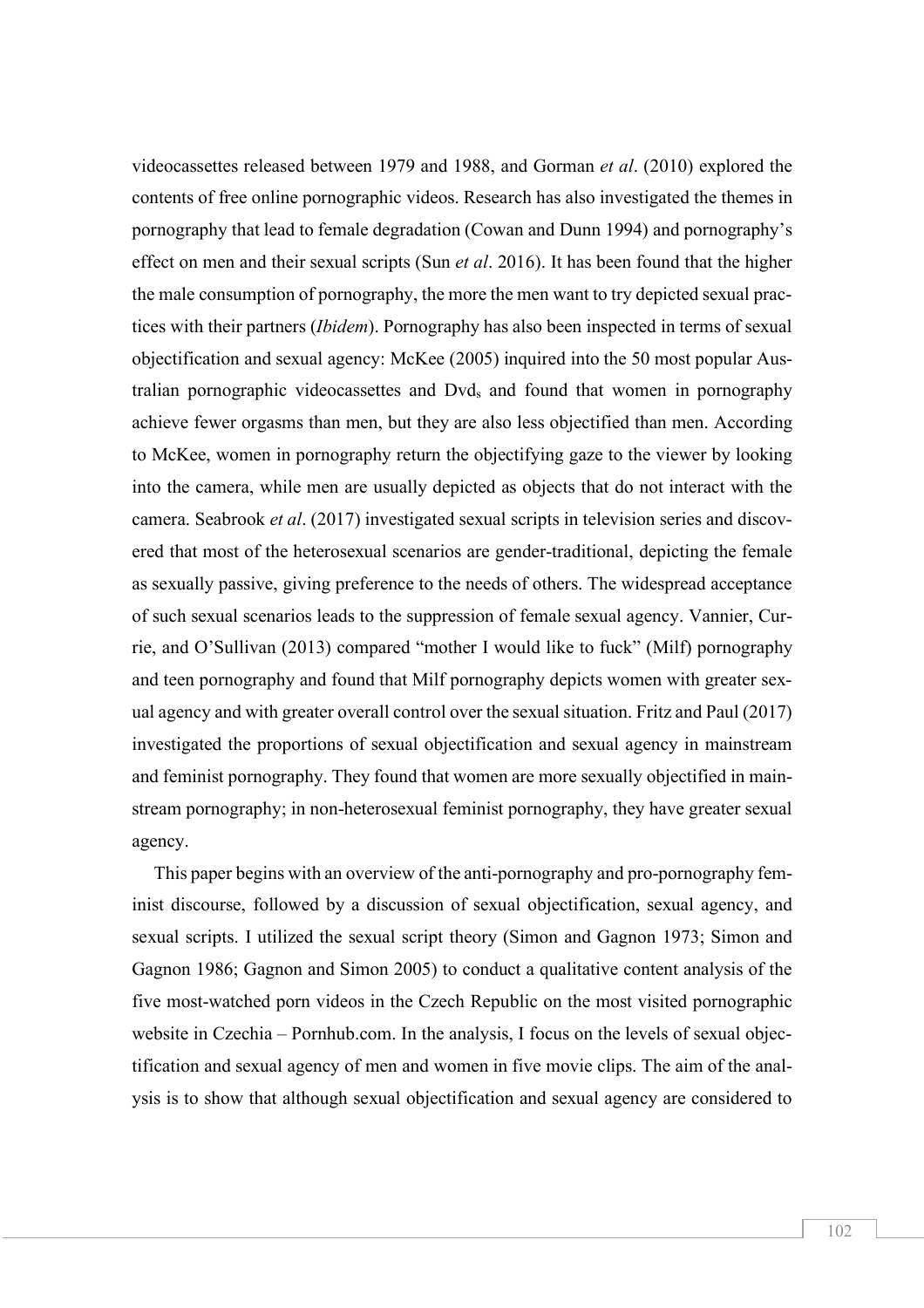be opposites, their conceptual definition is not unequivocal, and during a sexual act in pornography they may in fact intertwine.

#### **2. Feminist "sex wars"**

Since the late 1970<sub>s</sub>, the subject of pornography has divided feminists into two opposing positions. Some authors view the division as a war without an end (Segal 1998). The 1980s has been identified as the time of the feminist "sex wars" (Lišková 2004; Corsianos 2007). The "fight" mostly took place between the group Women Against Pornography, formed by anti-pornography feminists seeking to censor pornography, and the group Feminist Anti-Censorship Task-Force, which consisted of feminists who supported pornography (Kimmel 1991). The main thesis of the anti-pornographic feminist discourse, in which the most known authors are Andrea Dworkin, Catharine MacKinnon, Susan Griffin, Robyn Morgan, Sheila Jeffreys, Robert Jensen, and Gail Dines, is that pornography is not a representation, reflection, or authorial expression of sex, but a sexual reality (Segal 1998; Lišková 2004; Schussler 2012). According to MacKinnon, that reality includes «the dehumanization of women who are used as a mere sexual object, by coercing them to endure repeated rapes, humiliation, beatings […]» (MacKinnon 1996 in Schussler 2012, 68). It is a reality in which «the woman is nothing but a penetrable object which produces pleasure to the Phallic Instance (Man)» (*Ibidem*). Another author claims that there are indicators of a relationship between pornography and violence against women in society everywhere that women in pornography are objectified and harmed (MacRae 2003). For these reasons, anti-pornography advocates strive for a legislative ban on pornography. Through such a ban, they want to free women from the slavery and degradation they are subjected to by pornography (Schussler 2012). They criticize porn consumption by men and women as well: it is expected that «women will faithfully follow [the antipornography movement]. Such blind devotion would be in stern opposition to strengthening female sexual agency» claims Lišková (2009, 153). Anti-pornography advocates view the fact that some women are against the censorship of pornography as the ultimate victory of patriarchal power (Easton 2005). As Lišková (2004) and Lee (2013) argue, the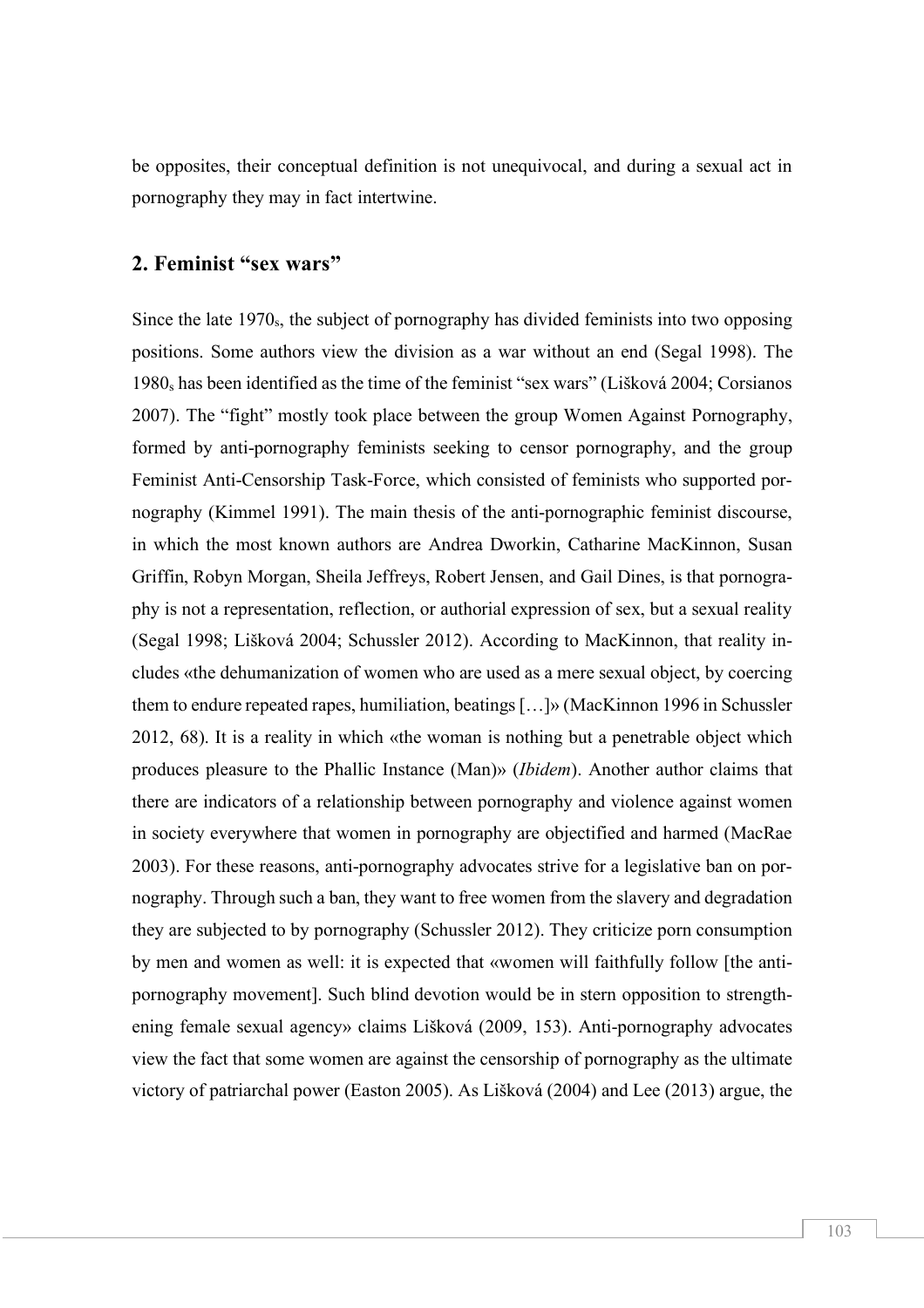anti-pornography movement sees pornography as violent and coercive, but anti-pornography advocates fail to acknowledge that sexual activities in pornography are performed consensually. These contradictions reveal the perception of male sexuality as active, immoral, and aggressive, while female sexuality is perceived as passive and virtuous – far from the athletic and adventurous performances in pornography that Lee sees (*Ibidem*). Lišková concludes that «the notion of gender among anti-pornography crusades dangerously corresponds to the conservative belief in the essentially different nature of The Man and The Woman» (Lišková 2004, 2). It did not take long for opposition to anti-pornographic ideas to form. The opposition took shape in the pro-pornographic movement of individualistic feminists, which includes authors from the academic sphere, such as Feona Attwood, Linda Williams, Clarissa Smith, Susanna Paasonen, and Lynn Comella, as well as authors from the pornography industry, such as directors Tristan Taormino and Candida Royalle and performers Lorelei Lee and Stoya. Their main argument is that through pornography, women can be freed from all culturally and historically imposed taboos and preconceptions – such an approach to female sexuality grants women sexual freedom and allows them to have sexual agency. According to McElroy, individualist feminism argues for self-ownership: «it is a woman's body, it is a woman's right» (McElroy 1997, 6). When women have the right to their bodies, they have the right to do with it what they want (Schussler 2012).

If Radical feminism considers pleasure and power to be two components that collaborate to emphasize male sexual supremacy, the supporters of pornography consider these two elements to work together for equality, and women's freedom to consume pornography (Ivi*,* 70).

Their argument is connected to another important fact: pornography, although unrealistic, is still an important source of real and useful information about sex. «The "G" spot and the normalcy of female ejaculation have been introduced to mass culture not by sex therapists but by the porn network» (Steinberg 1991, 57). Zilbergeld (1991) argues that another benefit of porn is the possibility to learn specific sexual techniques. Pornography is also a source of inspiration for how, when, and where to have sex (*Ibidem*). Research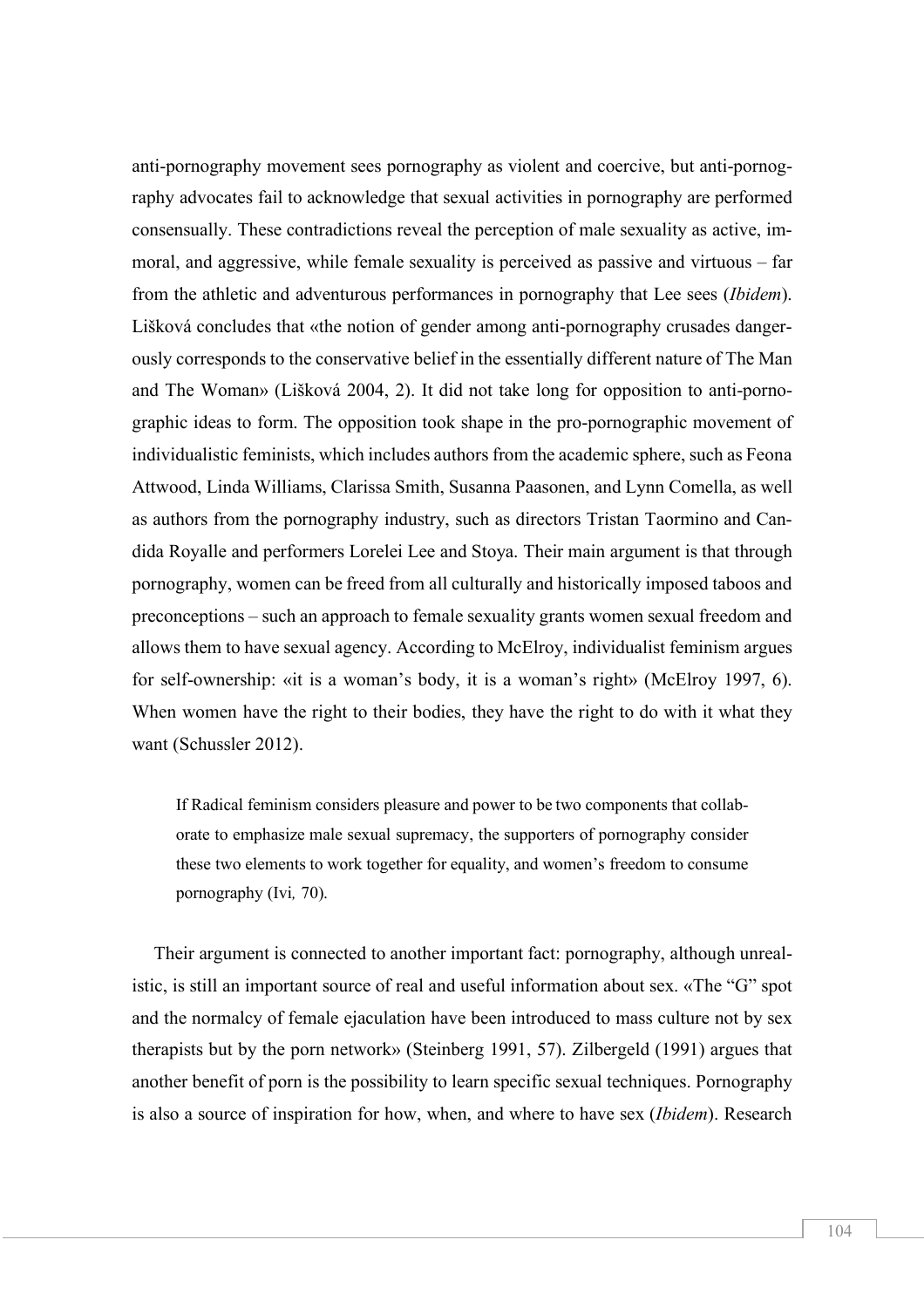supports their remarks: higher pornography consumption has a positive effect on the desire to try different sexual practices (Træen and Štulhofer 2013), and also has a positive effect on male sexual pleasure (Štulhofer *et al*. 2007). Pornography also influences sexual conduct (Sun *et al*. 2016; Štulhofer *et al*. 2007). On the other hand, an association has also been observed between the consumption of pornography and aggressive behavior, especially among already violent men (Allen *et al*. 1995; Malamuth *et al*. 2000; Malamuth *et al*. 2012). Higher pornography consumption also has been found to intensify the notion of women as sexual objects (Hald *et al*. 2013; Milburn *et al*. 2000; Peter and Valkenburg 2007; Peter and Valkenburg 2011; Shim and Paul 2014; Wright and Funk 2014).

#### **3. Sexual objectification, sexual agency, and sexual scripts**

Anti-pornography feminists claim that pornography objectifies women; pro-pornography feminists claim that pornography allows women to have sexual agency. The conceptualizations of objectification and agency differ among researchers – some measure them as different concepts (Fritz and Paul 2017); others measure them as opposites, viewing the lack of sexual objectification as an indicator of sexual agency (Klaassen and Peter 2014; McKee 2005). Sexual objectification is a known concept, utilized in many social sciences; sexual agency has not been investigated to such an extent. For different approaches to possible conceptualizations of sexual objectification, see McKee (2005). Fritz and Paul (2017) point out that in certain situations, sexual objectification and sexual agency appear simultaneously. For this reason, I believe it is valuable to define both concepts individually and not as opposites.

The theory of objectification, created by psychologists Frederickson and Roberts (1997), is frequently utilized among feminist branches of psychology (Szymanski *et al.* 2011) and creates a framework for understanding the experiences of women in a sociocultural context in which women are sexually objectified. Sexual objectification is a term for a specific portrayal of women (and men, who are also sexually objectified) (Shim *et al.* 2015) in which their bodies are disconnected from their personalities and the main focus is only on their physical appearance (Bartky 1990). Such a portrayal is typical for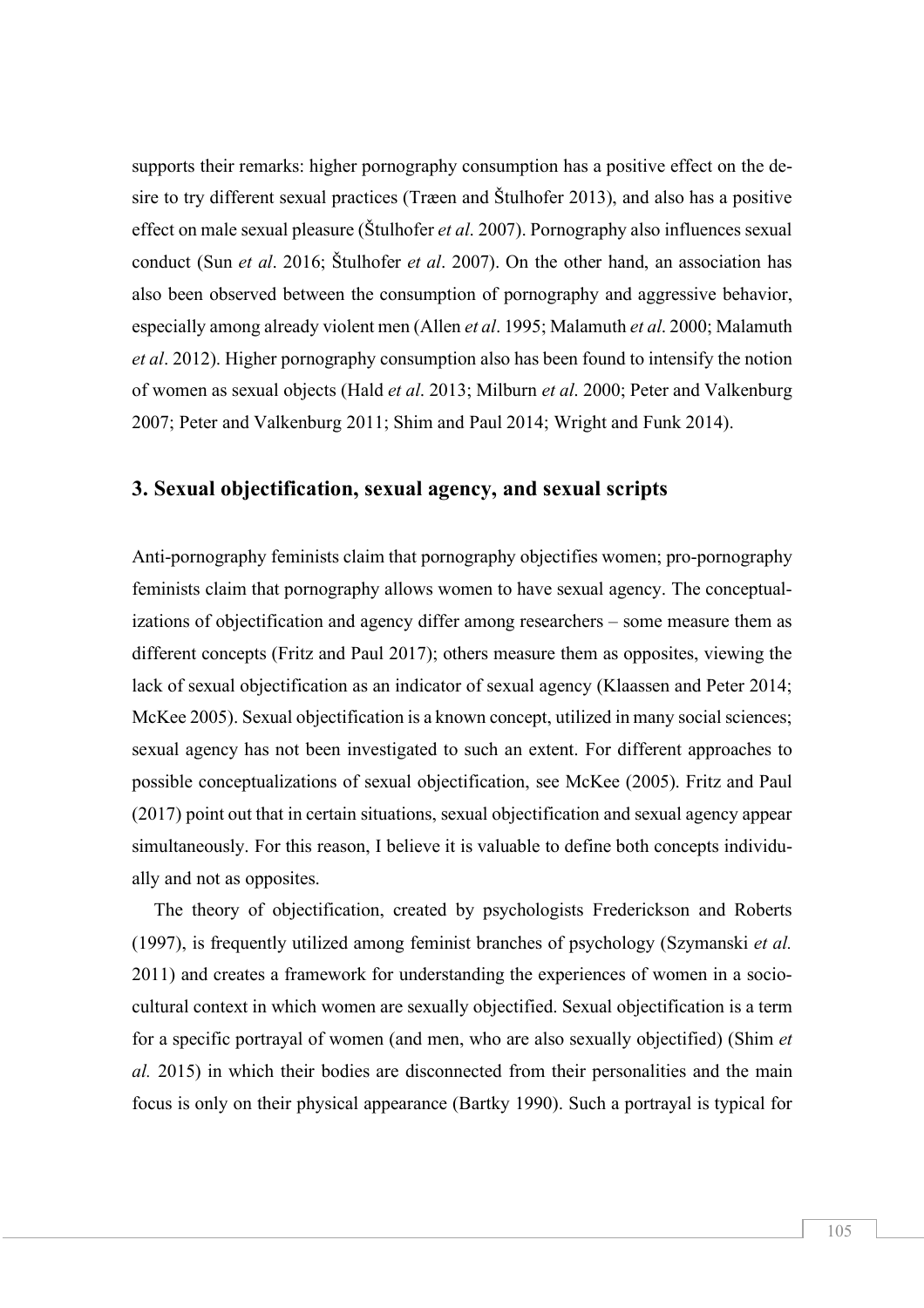pornography (Klaassen and Peter 2014). Fritz and Paul (2017) consider double penetration, a practice which involves the women being penetrated vaginally and anally, as a concrete example of sexual objectification, as it implies that women are nothing but a set of orifices. Another example of sexual objectification, according to Fritz and Paul, is the cumshot, a sexual practice that in heterosexual pornography involves the male ejaculating on the female body, which they interpret as women being nothing but «an object to display the result of male pleasure» (Fritz and Paul 2017, 641). Frederickson and Roberts (1997) distinguish between direct and indirect sexual objectification. Direct objectification includes all kinds of sexual aggression (verbal and non-verbal); indirect objectification consists of the notion of the body as an object to be gazed at and as an object for pleasure, primarily male (Fritz and Paul 2017). According to McKee, men are also objectified in pornography, in fact to the same degree as women (McKee 2005). However, there is a lack of research on sexual objectification and gay pornography. Morrison (2004), who investigated gay male experiences with gay male pornography, is an exception. Morrison found surprisingly consistent answers among the (gay) viewers: the ideal male body in gay porn is tanned, muscular, hairless, and with a v-shaped build, suggesting there is an emphasis on attractiveness and physique. Inquiries into lesbian porn have produced the opposite results. Morrison and Tallack (2005) interviewed lesbian viewers of pornography after they watched two lesbian movies, one targeted at heterosexual male viewers and one at lesbian women, without knowing which was which. The respondents were in consensus that women in lesbian pornography for men were more objectified, and the emphasis on their exterior appearance was higher than in the movie targeting lesbian women. It is also important to note that the idea of sexual objectification is traditionally linked to the female sex role (Dyer 1992) but as Fischer, Bettendorf and Wang note, «the existing objectification framework inadequately represents transwomen's, transmen's, and genderqueer individuals' realities» (2010, 134) and it is necessary to further investigate their experiences, as research considering these individuals is practically non-existent.

In contrast to objectification, sexual agency has not been thoroughly examined – neither theoretically nor conceptually (*Ibidem*). According to Fritz and Paul (*Ibidem*), sexual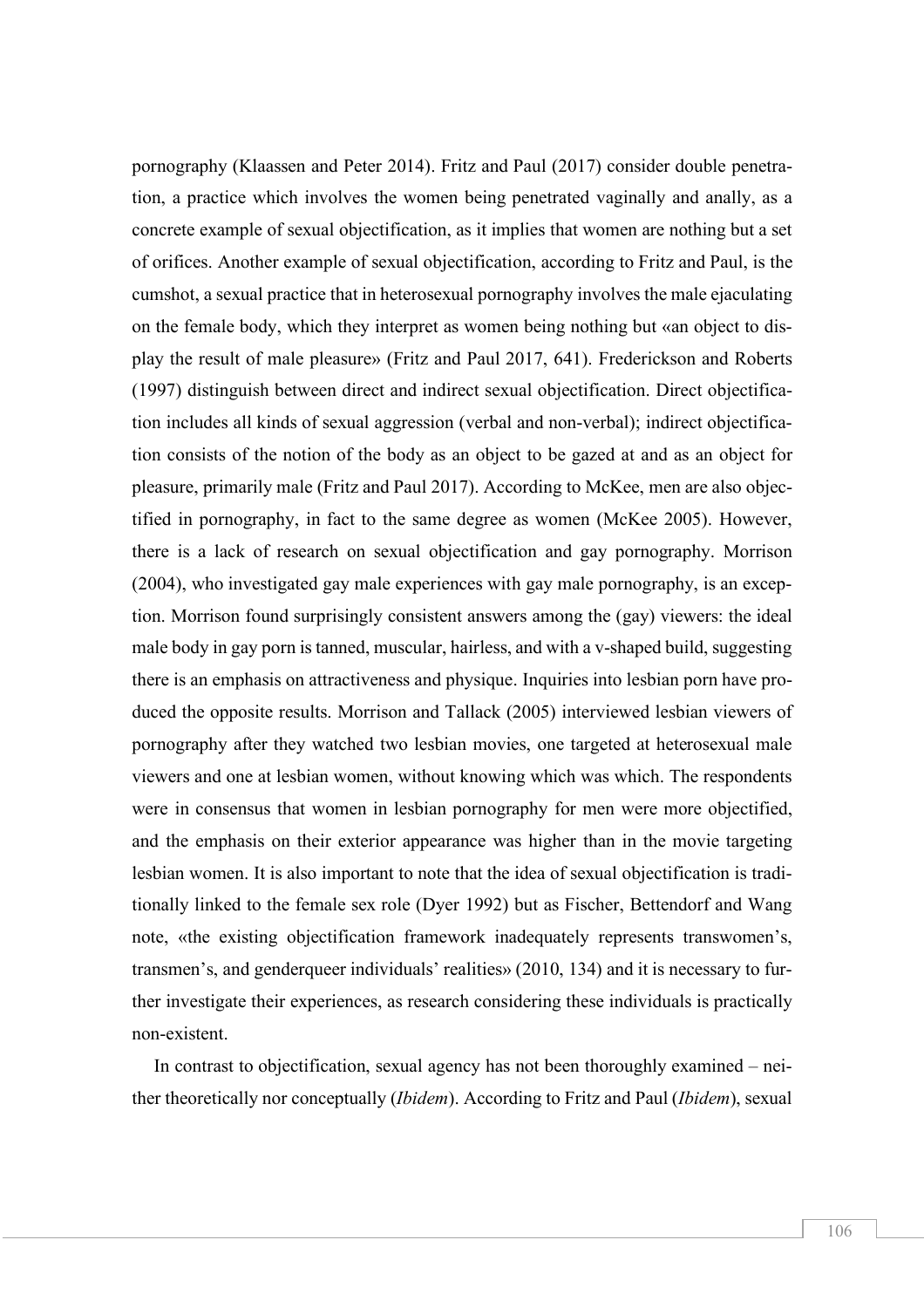agency is a term for taking control of one's sexual life. This control ranges from articulating personal desires, expressing desires to a partner(s), and experiencing sexual pleasure. Curtin *et al*. (2011) enhance this definition to include the possibility of demanding contraceptives, such as condoms, and also add another dimension: assertiveness. Assertiveness is based on the opportunity to refuse sexual practices and sex (Curtin *et al*. 2011). Sexual agency is thus a right to previously mentioned behaviors, regardless of socio-cultural influences such as race, gender, and physical (in)dispositions (Fahs and McClelland 2016).

The levels of sexual objectification and agency are inevitably connected to sexual scripts and the roles played by people in pornography. The theory of sexual scripts (Simon and Gagnon 1973; Simon and Gagnon 1986; Gagnon and Simon 2005) assumes that sexuality is socially constructed and «[w]ithout the proper elements of a script that defines the situation, names the actors and plots the behavior, nothing sexual is likely to happen» (Gagnon and Simon 1973, 19). According to the authors, sexual scripts are organized into three interlinked levels: cultural scenarios, interpersonal scripts, and intrapsychic scripts (Simon and Gagnon 1986). At the cultural level, scenarios provide «instructional guides» through the mechanism of institutions and institutionalized adjustments, demanding specific behavior and roles. The cultural scenarios specify what sexual relations should look like and how they should unfold (Simon and Gagnon 1986). During daily interactions between people, the cultural scenarios acquire a concrete form of interpersonal scripts. At this level, the individual takes control of the situation and has to direct the situation and enact it. According to Simon and Gagnon, these interpersonal scripts provide a «mechanism through which appropriate identities are made congruent with desired expectations» (Ivi, 99). Intrapsychic scripts are the third level of scripting, and they are the space for fantasies. Intrapsychic scripts are also a way to maintain arousal and climax (Simon and Gagnon 1986). All three levels of scripting are linked together and influence not only each other but also human sexual behavior. Kimmel concludes: «Scripts provided a cognitive map to the domain of the sexual – through scripts we learned how to have sex, what was sexy and what was not, even how to experience pleasure. Orgasms, it turned out, were socially constructed!» (Kimmel 2007, XI).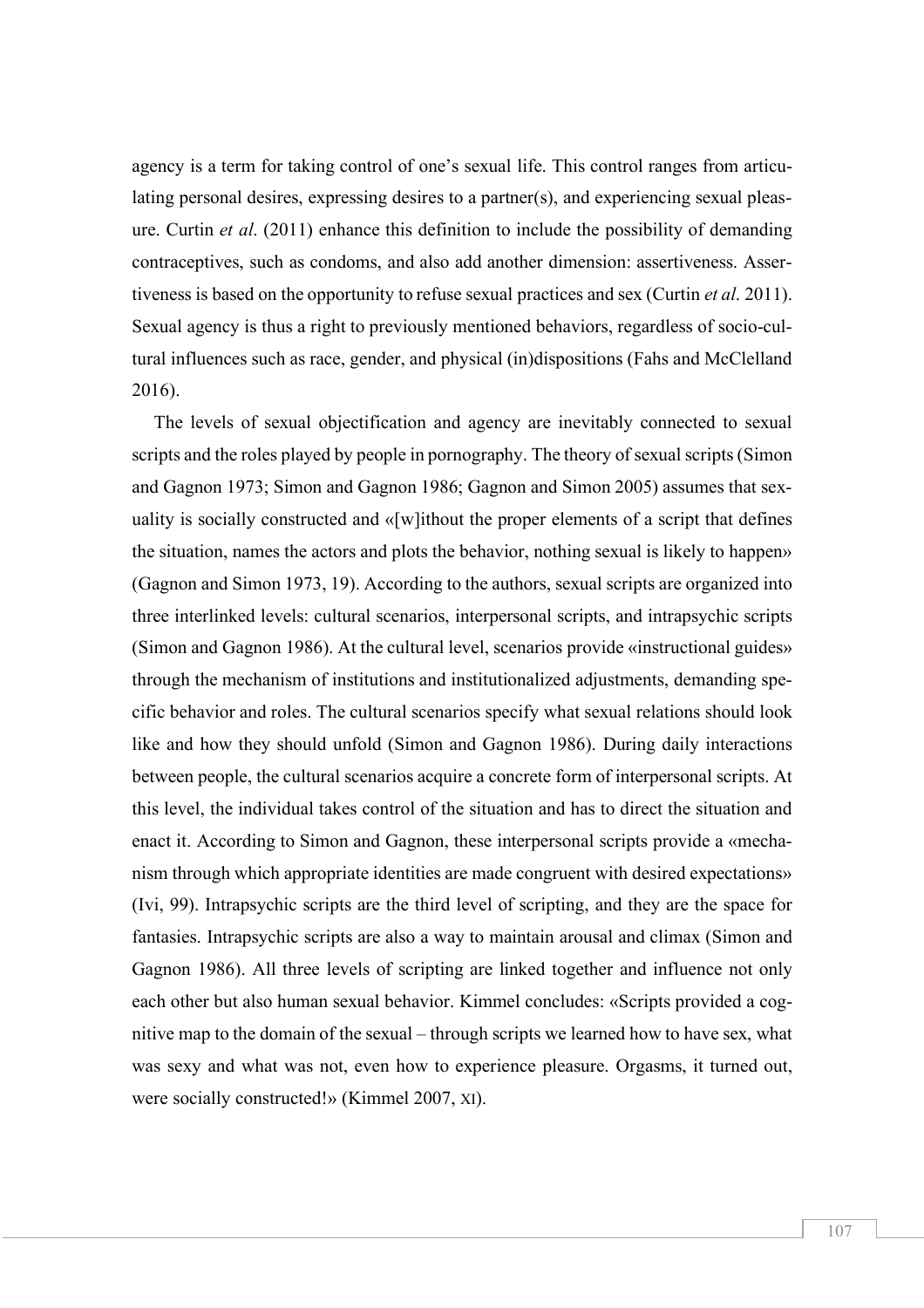It can be difficult for the viewer of pornography to believe that the sexual conduct in pornography does not occur naturally, but rather the opposite – it is scripted. It is challenging to imagine that someone has to think of the ways the sexual situation will happen and has to direct the actors (Escoffier 2007). According to Escoffier, many consumers of pornography are convinced that all it takes to film a pornographic video is just two (or more) sexy individuals who have sex together and someone who happens to film it: «In fact, the ability of pornographic films to create credible sexual fantasy world depends upon "scripts" and scripted performances, both figuratively and literally» (Ivi, 61). Sexual scripts in pornography are fragments of erotic ideas and fantasies. «The cinematic realization of a sexual fantasy world is envisioned by the scriptwriter or director» (Ivi, 63). The movie's creators draw their ideas from the sexual scripts that Simon and Gagnon (1986) described. They draw clues of what is considered to be attractive from cultural scenarios; they resolve possible conflicts on the interpersonal scripting level. Their ideas are also based on their personal fantasies, which are referred to by Simon and Gagnon as intrapsychic scripts. We can see the process of working with the three levels of scripting in a quote from an interview by Jerry Douglas with porn director Matt Sterling. In the interview, Sterling was asked how he came up with the idea for a movie called *Mr. Egan and the Paperboy*; he replied:

Oh, I don't know. I just always thought that every time my paperboy came around to collect for the weekly subscription, I always thought, 'What if this turned into a sex scene?' And I'm sure I'm not the only one who's ever thought that (Douglas 2001 in Escoffier 2007, 64).

His reply reveals that he had been fantasizing about a sexual encounter with his paperboy. That idea thus came from the intrapsychic level of scripts; his «private world of wishes and desires» (Simon and Gagnon 1986, 100). We can also see his conviction that other people have this fantasy too. This conviction comes from the clues he derived from the cultural scenarios. Cultural scenarios allow people to recognize what is sexy and what is not – here, Sterling was able to realize the potential sexiness of a sexual encounter with a paperboy. To transform his fantasy into a pornographic script – «a cinematic realization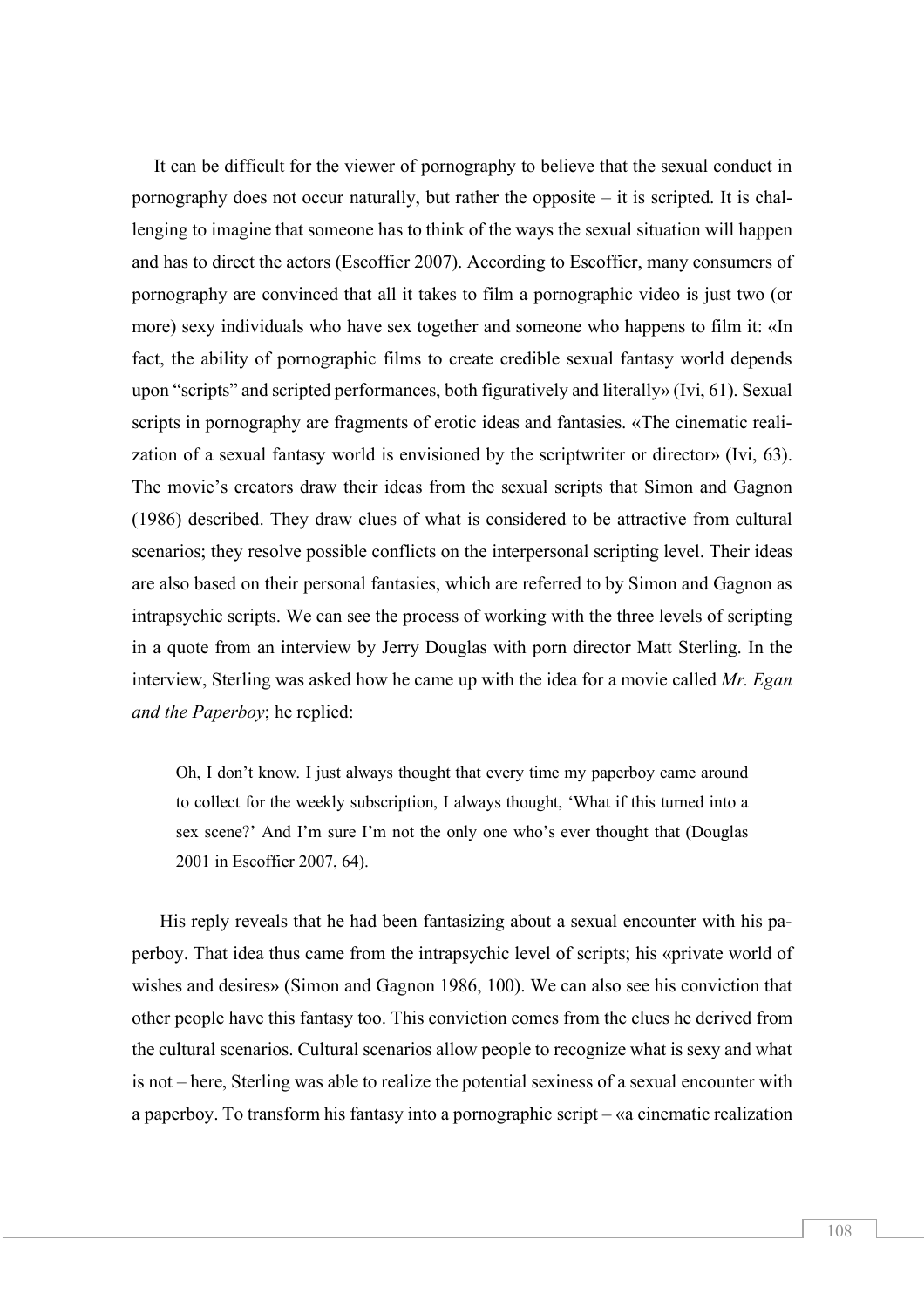of a sexual fantasy» (Escoffier 2007, 63) – he had to employ the interpersonal scripting level. At this level, he arranged the actions and behaviors in such a way that they would lead to a sexual encounter. As Escoffier also points out, the scripts reflecting the fantasies of the creators that are presented in pornography are further edited by the viewers by, for example, skipping scenes that do not interest them (Escoffier 2007).

#### **4. Anti-pornographic conceptualization and objectifying violence**

Currently, the most visited site with pornography in the Czech Republic is the website Pornhub (Similarweb 2018), which offers millions of pornographic movies for free, ranging in length from clips that are a few minutes to movies that last several hours. These «aggregate sites» (Sullivan and McKee 2015, 60) host three types of content: «user-generated content, creator-uploaded professional content, and pirated professional content» (*Ibidem*). According to Sullivan and McKee, while at the "highest end" of pornography we discover alternative sites with ethical values, at the "lowest end" of pornography we find sites with revenge porn and child pornography. They report that the most popular pornographic websites are somewhere between progressive and abusive, and usually include suffixes like "hub" or "tube" in their name (e. g. Pornhub, RedTube, XTube), which is a reference to the famous website YouTube as well as to the content that is prohibited there (*Ibidem*).

In this paper, I analyze the five most viewed videos in the Czech Republic over more than ten years of Pornhub's existence (Pornhub 2017). I chose the Czech Republic because despite the strong role of the Czech Republic in the Internet adult industry (Zook 2007, 113), the contents of pornography and sexual scripts in the Czech context have not yet been explored. The Czech Republic is a country in which 56.8 % of young people aged 11-18 years have experience with porn (Ševčíková and Danebeck 2014): it is, therefore, valuable to see what the most popular themes are. The demand for pornography is heavily influenced by popular culture, as documented in the blog *Pornhub Insights*, for example after the release of the movie *Avengers: Infinity War* (Pornhub 2018b) and by popular computer games such as *Fortnite* or *Overwatch* (Pornhub 2019). To ensure the themes in the investigated videos are consistent over time, I analyzed the most watched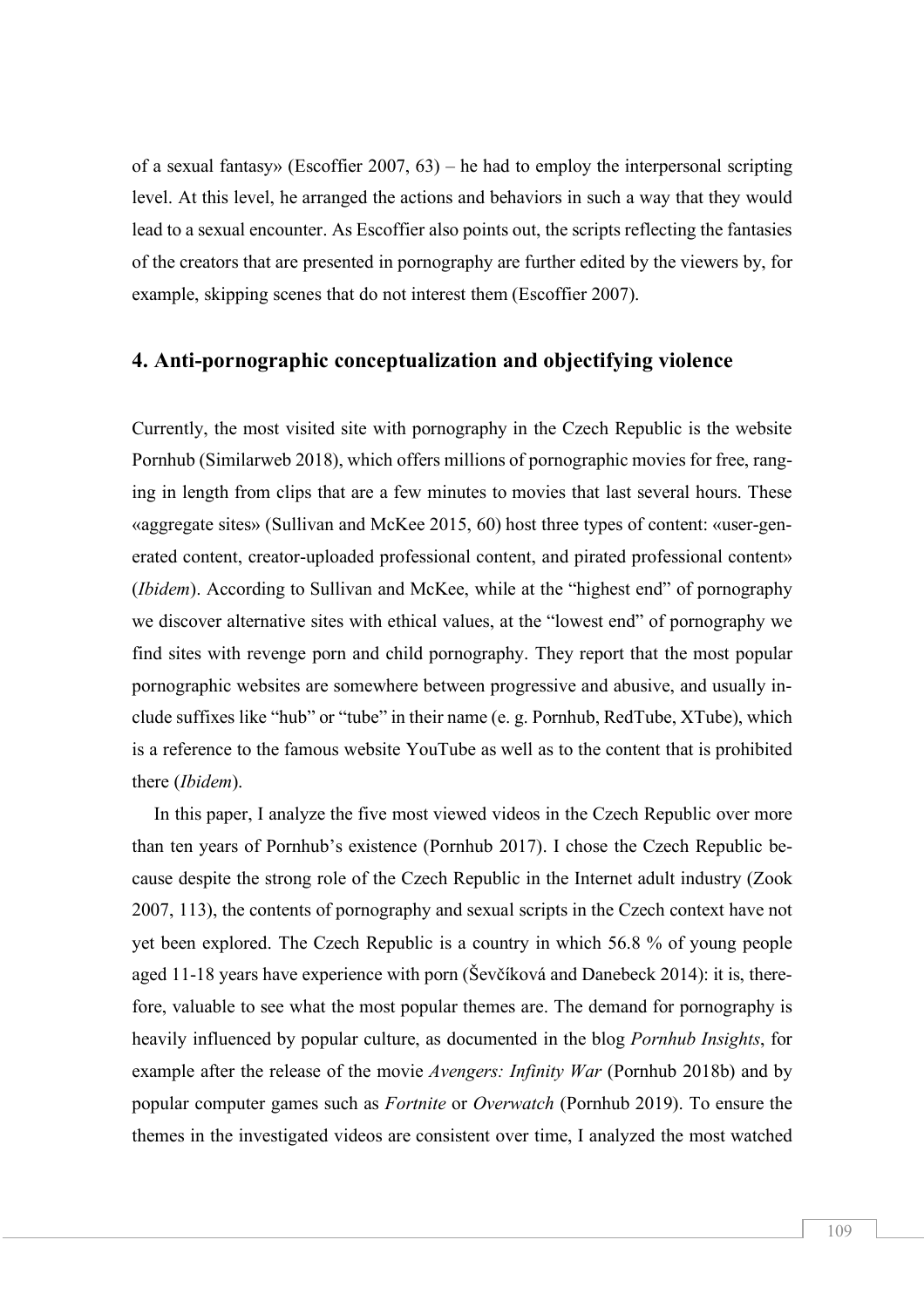videos of *all time*. The sample consists of five videos, which poses a limit to the variety of selection – for example, there were no queer movies in my sample. Sampling the videos from Pornhub also meant that the videos would represent mainstream pornography, meaning that it can be expected that it will be targeted mainly toward the male heterosexual viewer. Due to constrained space for analysis, I have decided to keep my sample relatively small and therefore compromise sample variety in order to gain deeper insight into the data.

The most viewed video in Czechia is *Cockplay and Fullweight Cockcrush under Plexi with Sexy Hells and Cumshot* (Vip28 2017). The second video is called *Mom Redhead Teacher Teaches Young Student with Big Cock a Lesson* (Mom XXX 2017). The third features popular porn actress Mandy Flores in a video entitled *Horny Boy Fucked His Stepmom* (Flores 2017). The fourth video includes another immensely popular porn star, Jenny Blighe, and it bears the title *Beautiful Sex with JennyBlighe* (Blighe 2017). The last video is entitled *Horny Boy Fuck Hot Teen Butt from Behind* (Teen Mega World 2017). All videos were submitted to Pornhub in 2017, they range in length from six to twenty minutes, and they are all heterosexual. It is important to note that due to the three content types identified by Sullivan and McKee, it is hard to identify the initial author of a pornographic video if it is not directly stated. The production company is mentioned at some point in all of the five analyzed videos, but the directors are not concretely named. In this paper, I therefore credit the production companies. The data were sampled in January 2018.

To analyze the levels of sexual objectification and sexual agency of men and women in the videos, I used the qualitative content analysis described by Schreier (2012). To identify indicators of sexual agency and sexual objectification, I employed the conceptualization by Fritz and Paul (2017), which I further edited (see Tab. 1). As an example, I take 'Bdsm play' and the female orgasm.

Fritz and Paul see physical and verbal aggression as part of direct objectification. Their definition includes consensual violence, which happens during pre-negotiated Bdsm play. To label such behavior as aggression is debatable. Aggression is usually conceptualized as a behavior that causes pain, inflicted upon a person against their will (Bridges *et al.* 2010). Bdsm play, in which consensual violence commonly appears, is pre-negotiated,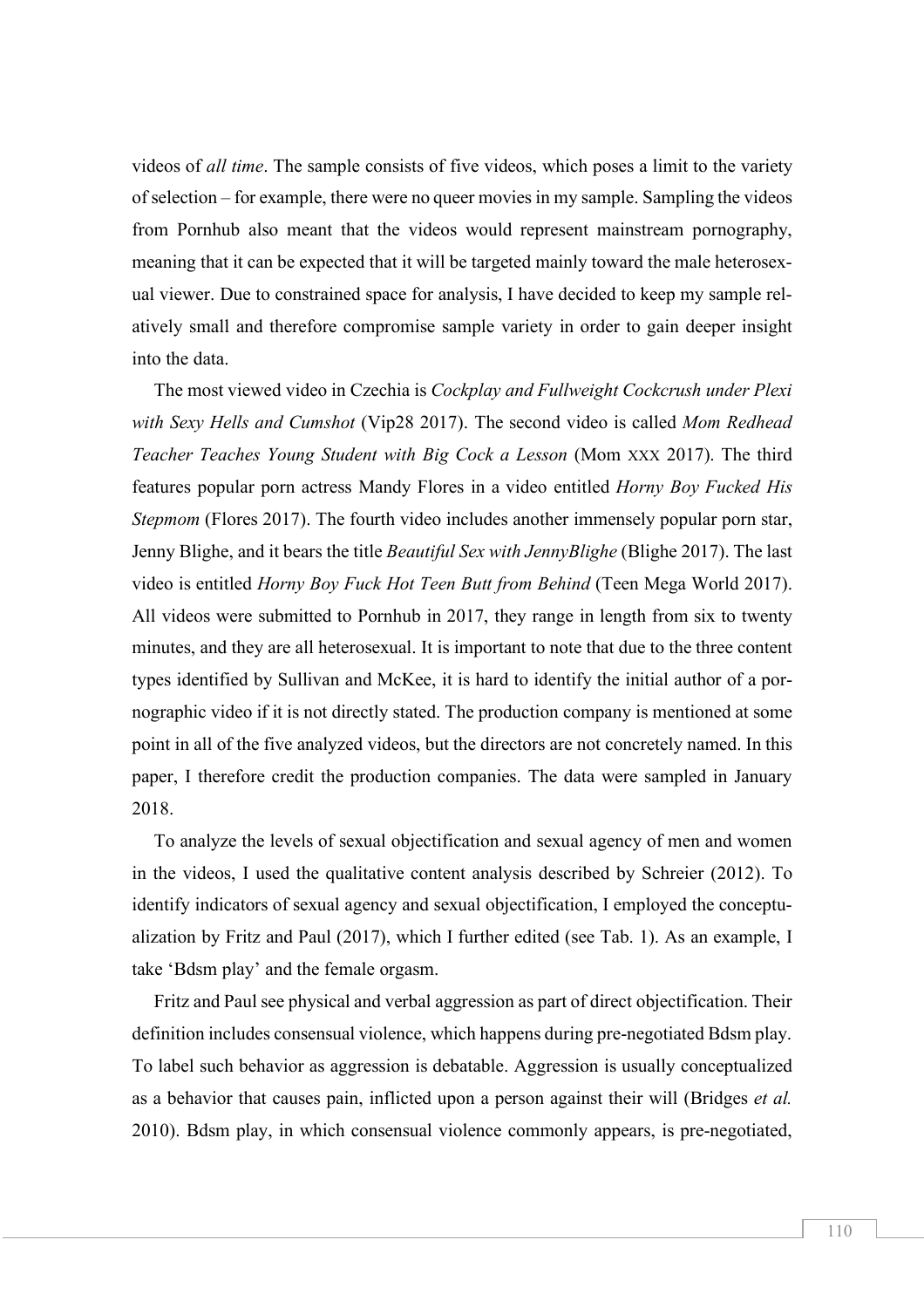and participants agree on the sexual practices they are willing to try beforehand. It is a common practice to agree on so-called safe words, which are used to moderate or stop the scene if the experiences become too intense or undesirable. According to Newmahr, people who enjoy Bdsm share an effort to achieve authenticity through an experience of inequality. Such inequality is achieved by suppressing the notion of human equality (Newmahr 2010) and by the submission of one's sexual agency to the dominant. The dominant has control over the submissive during the play and uses various sexual practices, such as pain, insults, and restraints, to cause the submissive pain and also pleasure. Carlström gives an example of a Bdsm play involving a rape fantasy, in which the prenegotiated script is not at first sight distinguishable from a genuine rape. What is crucial is that all people in a scene consented to such a script; this consent gives a different meaning to what happens (Carlström 2017). There is no doubt that sexual practices in such scenes are objectifying, but in contrast to non-consensual physical and verbal aggression, they are objectifying because the submissive wished them to be so.

Researchers deal with this ambivalence differently: Palys (1986) codes violence and degrading behavior separately; Dines *et al.* (1998) consider degrading behavior as a part of aggression; Cowan *et al*. (1988) consider aggression to be a part of degrading behavior; and McKee (2005) understands objectification as an umbrella term for depicting people in pornography in a way that (a) includes degrading non-normative or unusual sexual practices and (b) implies status differences among the people in the scene. McKee also claims that Bdsm is not a violent practice, even though participation in Bdsm involves pain (Bridges *et al.* 2010). Due to this lack of consensus on the conceptualization of aggression, the levels of aggression in pornography vary strongly: McKee (2005) reports that only 0.8 percent of his sample included violence; a sample by Bridges *et al*. (2010) identified violence in 88.2 percent of the examined pornographic videos. According to Fritz and Paul (2017), when considering the sexual objectification and sexual agency dichotomy, it is logical to include sexual aggression as an objectifying behavior. They conceptualize sexual aggression as behavior that seems to cause psychological or physical pain to another person. I share their belief that consensual violence – sexual aggression, as they call it – is a type of objectifying behavior, but with regard to the differences between "consensual" and non-consensual aggression, I code this behavior as separate.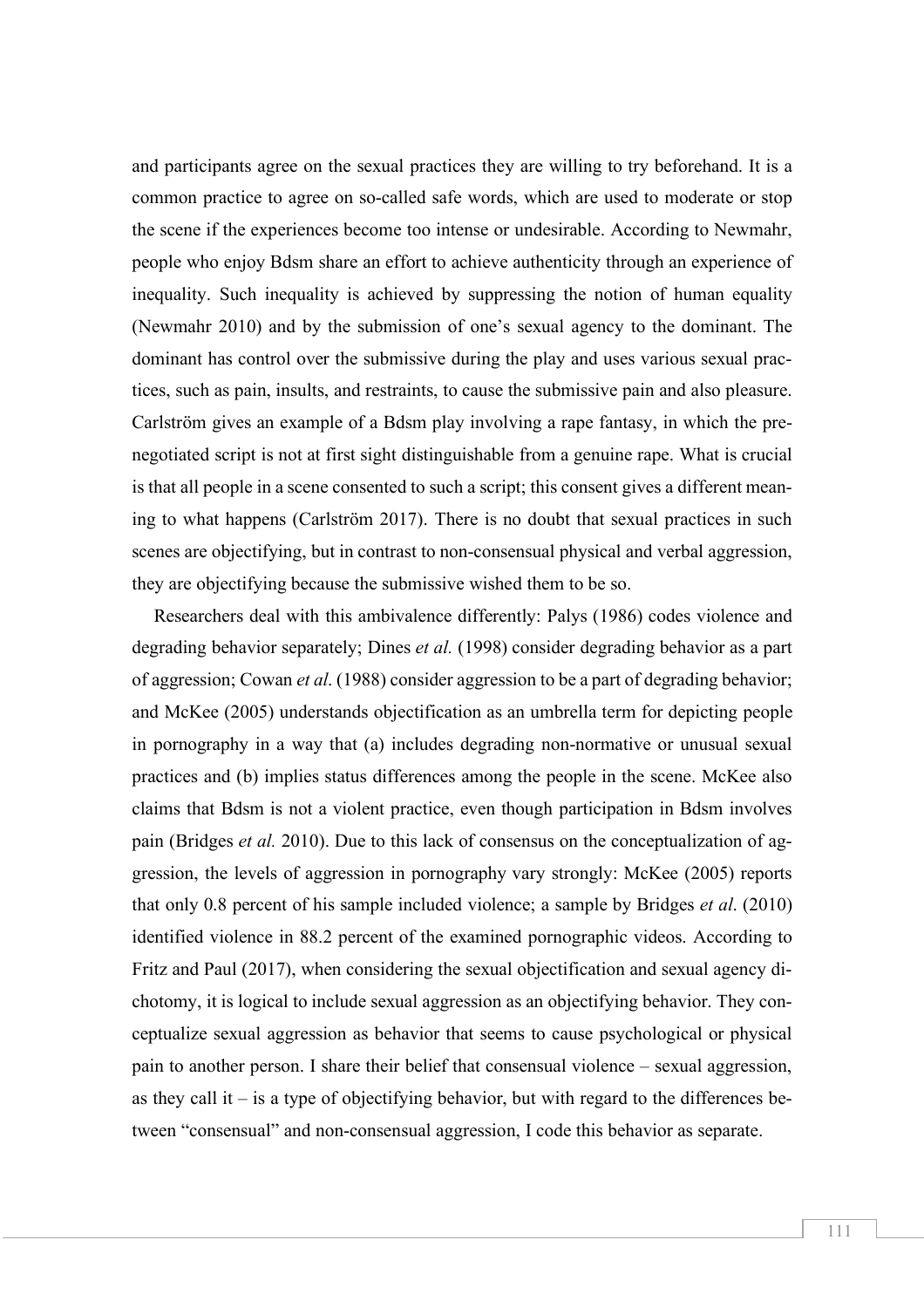The coding of female orgasm also presents a problem. While the male climax is easily coded, given that men in pornography visibly ejaculate – that is one of the genre's conventions (Williams 1999), the female orgasm is usually "invisible": the muscle contractions and accompanying displays of female climax are usually difficult to identify in pornography. A visible form of female climax, female ejaculation, is still a marginalized practice in pornography, and not every woman is physically capable of such orgasms – the prevalence lies between 10 and 54 percent of women (Pastor 2013). Women in pornographic movies usually communicate their orgasms verbally, but it is debatable whether these manifestations are authentic.

Not long ago, pornography was thought of as a representation of sexuality and sexual fantasies, even though it is a genre that strives for authenticity (Hardy 2009). With new genres like amateur pornography, the line between representation and presentation blurs. The problem of differentiating between the former and the latter prevails (*Ibidem*) and it is an insoluble one. That is why in this study, I do not distinguish between representation and presentation, and I solely focus on whether men or women are portrayed as having an orgasm. Like Séguin *et al.* (2017), who also employ the sexual scripts theory, my research is concerned with how the orgasm is socially constructed (Kimmel 2007) and how this social construction is portrayed in pornography – not what meanings it produces.

Unlike Fritz and Paul (2017), whose conceptualization I employ with the changes mentioned above (see tab. 1), the units of my analysis are whole pornographic clips, not separate and randomly selected scenes. That is because sexual scripts always consider the whole sexual situation, not only its selected fragments. Fritz and Paul also constructed indexes of objectification and agency and coded only for their presence in randomly selected scenes. In this research, I do not work with indexes – I code for the presence of agentic or objectifying behavior and also for their frequency in each movie, separately for men and women.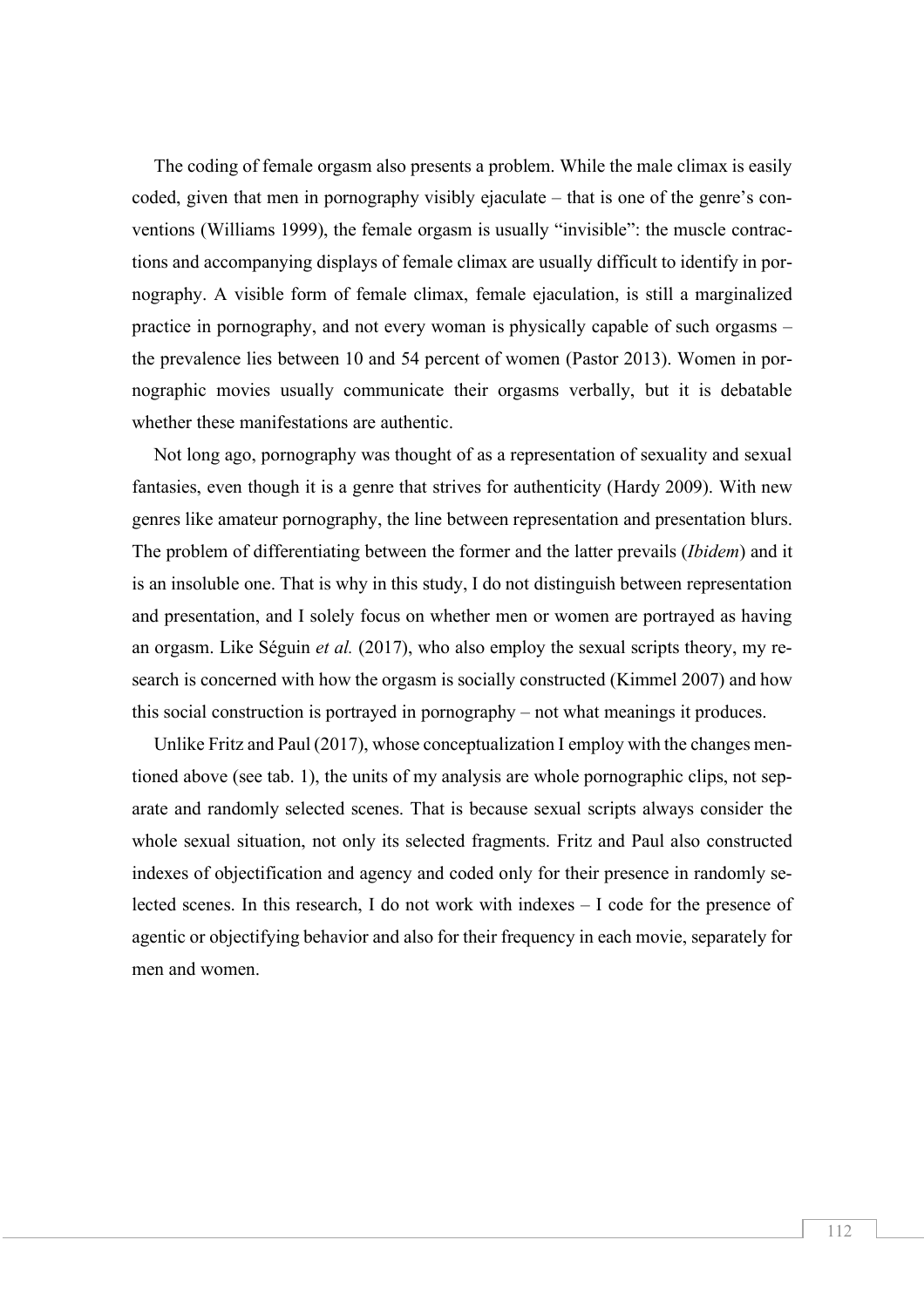|                        | Code                | Definition                                                                     |  |  |  |  |  |  |
|------------------------|---------------------|--------------------------------------------------------------------------------|--|--|--|--|--|--|
|                        | Double penetration  | Anytime a body is entered orally, vaginally, or anally by two or more pe-      |  |  |  |  |  |  |
|                        |                     | nises or toys such as vibrators. This does not include fingers.                |  |  |  |  |  |  |
|                        | Cumshot             | Anytime a man ejaculates on woman's body and thus makes her a presen-          |  |  |  |  |  |  |
|                        |                     | tation of his pleasure (Fritz and Paul coded only for breasts, chest, face, or |  |  |  |  |  |  |
|                        |                     | mouth).                                                                        |  |  |  |  |  |  |
|                        | Stripping           | Includes sexually alluring dance, striptease, or posing. When a person         |  |  |  |  |  |  |
|                        |                     | dances, moves, or displays themselves, optionally taking off their clothes     |  |  |  |  |  |  |
|                        |                     | while moving, for the purpose of sexually arousing the camera or another       |  |  |  |  |  |  |
|                        |                     | person either shown or not shown.                                              |  |  |  |  |  |  |
|                        | Focus on genitals   | When the primary focus of the camera is a close-up (full screen image) of      |  |  |  |  |  |  |
| Sexual objectification |                     | sexual organs or private areas for a sustained period of more than two sec-    |  |  |  |  |  |  |
|                        |                     | onds.                                                                          |  |  |  |  |  |  |
|                        | Gaping              | The excessive stretching of the rectum or vagina with the hands, other ob-     |  |  |  |  |  |  |
|                        |                     | jects, or due to recent penetration depicted/displayed for the camera.         |  |  |  |  |  |  |
|                        | Verbal aggression   | Any action appearing to cause or attempting to cause psychological harm        |  |  |  |  |  |  |
|                        |                     | to oneself or another person, whereby harm is understood as resulting from     |  |  |  |  |  |  |
|                        |                     | verbal assault. Individual acts of verbal aggression include name calling,     |  |  |  |  |  |  |
|                        |                     | verbal threats of physical harm, and shaming based on gender or sexual ori-    |  |  |  |  |  |  |
|                        |                     | entation.                                                                      |  |  |  |  |  |  |
|                        | Physical aggression | Any action appearing to cause or attempting to cause a physical harm to        |  |  |  |  |  |  |
|                        |                     | another person without their consent.                                          |  |  |  |  |  |  |
| Sexual agency          | "Consensual aggres- | Any action appearing to cause or attempting to cause a physical or psycho-     |  |  |  |  |  |  |
|                        | sion"               | logical harm to oneself or another person with their consent (typically dur-   |  |  |  |  |  |  |
|                        |                     | ing a Bdsm session).                                                           |  |  |  |  |  |  |
|                        | Orgasm              | When an individual reaches sexual climax which can be demonstrated             |  |  |  |  |  |  |
|                        |                     | through visual detection including external ejaculation or physical build up   |  |  |  |  |  |  |
|                        |                     | that ends in a clearly depicted peak in the sexual response cycle (a full body |  |  |  |  |  |  |
|                        |                     | seizing), or verbal detection such as declaring «I am cumming».                |  |  |  |  |  |  |
|                        | Direction           | When one partner instructs the action or behavior of another sexual partner.   |  |  |  |  |  |  |
|                        | Self-touch          | Any touching of the vulva or the penis with the fingers by the self.           |  |  |  |  |  |  |
|                        | Initiation          | The point in an interactive situation at which the first instance of sexual    |  |  |  |  |  |  |
|                        |                     | contact occurs, including the intentional touching of another person's inti-   |  |  |  |  |  |  |
|                        |                     | mate parts, or the intentional touching of the clothing covering the immedi-   |  |  |  |  |  |  |
|                        |                     | ate area of a person's intimate parts.                                         |  |  |  |  |  |  |

Table 1 - Codes for sexual objectification and sexual agency

*Source*: Adapted from Fritz and Paul 2017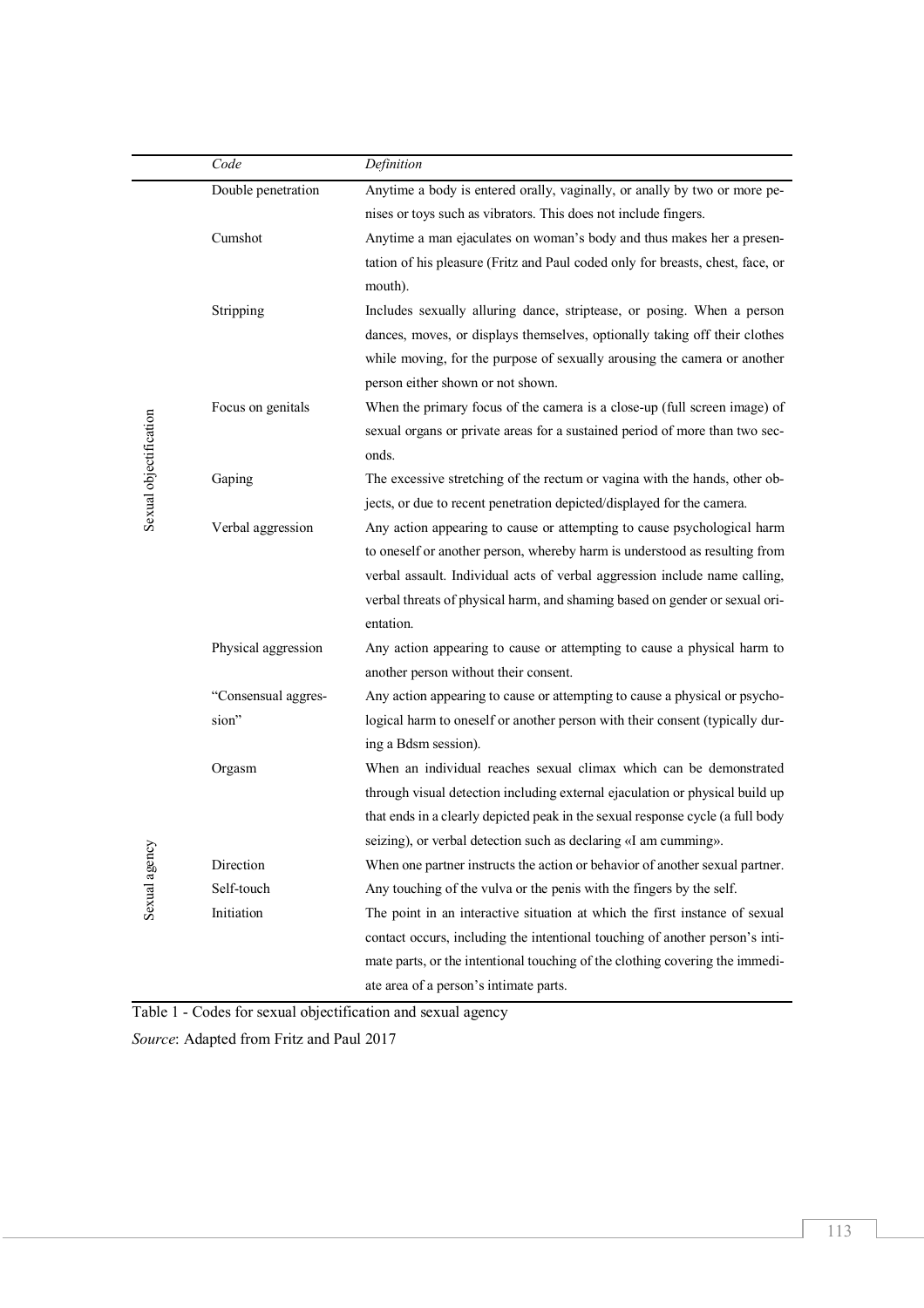#### **5. Between sexual objectification and agency**

In the analyzed movies, women are more sexually objectified than men (see Fig. 1). Surprisingly, they also have greater sexual agency than men. That is due to the nature of the pornographic videos in the sample: in two videos, the woman is in the role of the older and more experienced partner: in one video she is a stepmother (Flores 2017) and in another one she is a teacher (Mom XXX 2017). The women in both of the clips have greater sexual agency because their task is to guide and introduce younger men to sex. When measuring the levels of sexual objectification in the Milf category of porn videos, Vannier *et al.* (2013) came to a similar conclusion: women who play the role of the older women «more often initiated the sexual activity, [and] controlled the pace/direction of sexual activity» (Ivi, 261).

In two videos, the levels of male sexual agency and sexual objectification are even (Blighe 2017; Flores 2017). In both cases, the men are sexually objectified mostly through a focus on genitals; they behave in a sexually agentic way through the direction of the female partner and through orgasm. Regarding the women in the analyzed videos, the levels of sexual agency and sexual objectification were not as even – mostly, the women were more sexually objectified. In one video, the woman had a higher level of sexual agency than of sexual objectification; she was in the role of a stepmother, who was more sexually experienced and thus had more control over the whole sexual situation (Flores 2017).

In the clip called *Cockplay and Fullweight Cockcrush under Plexi with Sexy Heels and Cumshot* (Vip28 2017), there is a moment when the man is both sexually objectified and sexually agentic. In one part of the video, the man puts plexiglass over his penis and apparently instructs the women to stand on it – thus, he directs her and can express and enact his sexual desires, which are all indicators of sexual agency. On the other hand, the woman in the video balances on the plexiglass and stomps over the man's penis – in this situation she causes him consensual pain, while the camera focuses on his genitals – both indicators of sexual objectification. After a while, the man ejaculates – which is again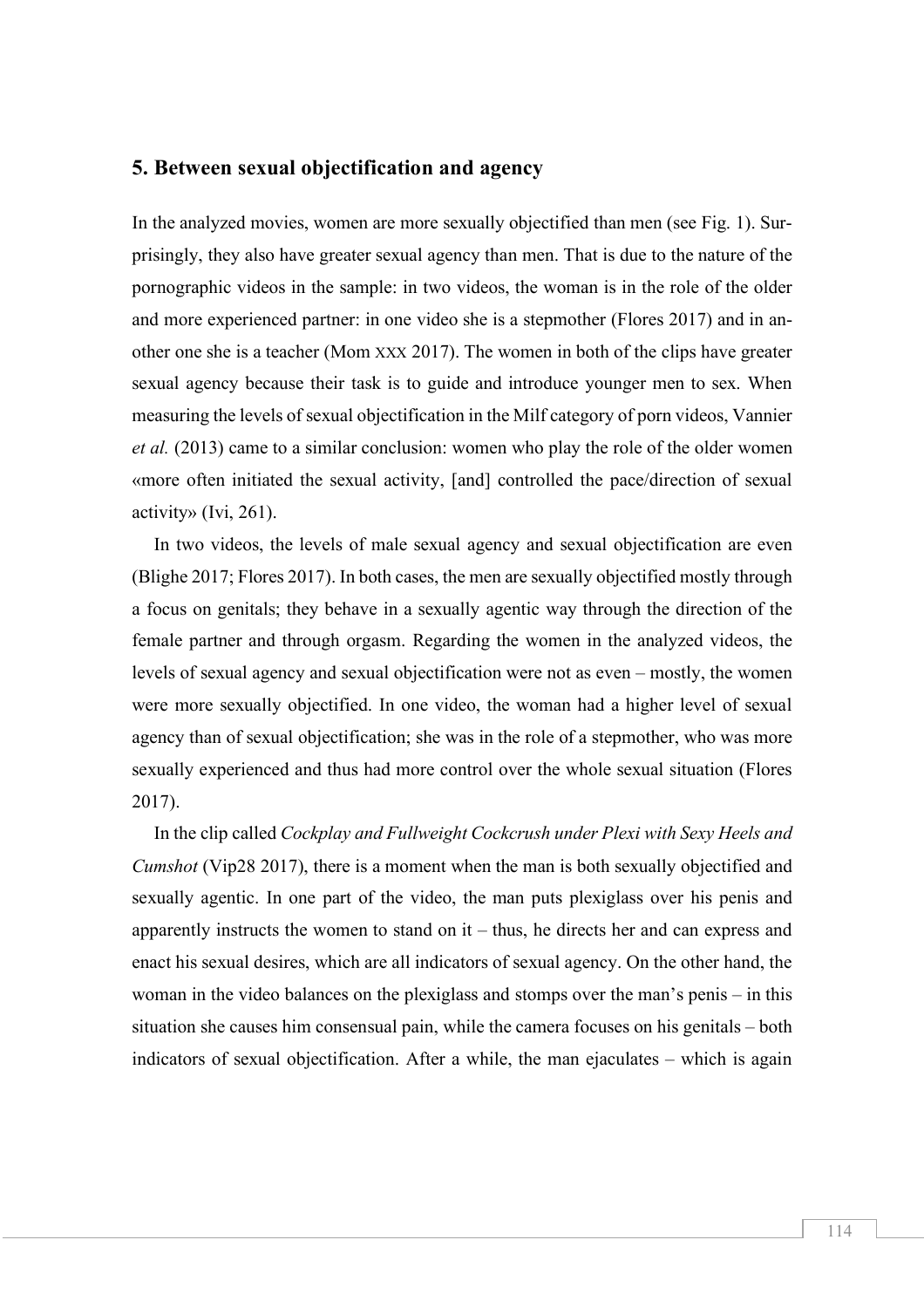considered as an expression of sexual agency. The described situation shows that although sexual objectification and sexual agency are considered to be opposites, they do not exclude each other; on the contrary, they can intertwine.



Fig. 1 - Overall proportions of sexual objectification and agency *Source*: Analysis of the five most watched pornographic clips in the Czech Republic on Pornhub.com, 2018

The biggest disproportion of sexual agency between the sexes is in the practice of cumshots (ejaculation on a partner's body). The cumshot is depicted in four of the five videos; in the fifth video, the woman is fully clothed and only her feet are shown in the video (Vip28 2017). In the rest of the videos, with the women actively taking part in penetrative sex, the man ejaculates on the woman's body. The cumshot is a set convention of pornography (Williams 1999). Anti-pornography feminists consider this practice to be a degrading one (Dworkin 1983; Dines *et al.* 1998). On the other hand, there are women who enjoy this practice. For example, in the movie starring Mandy Flores as a stepmother, Flores directs the man to ejaculate on her face and allows him to do so. Most pornographic scenarios are written by men (Corsianos 2016), and it is generally presumed that this is why cumshots are shown so often. It is therefore particularly interesting that a movie directed by the production company of Flores herself also depicts this practice.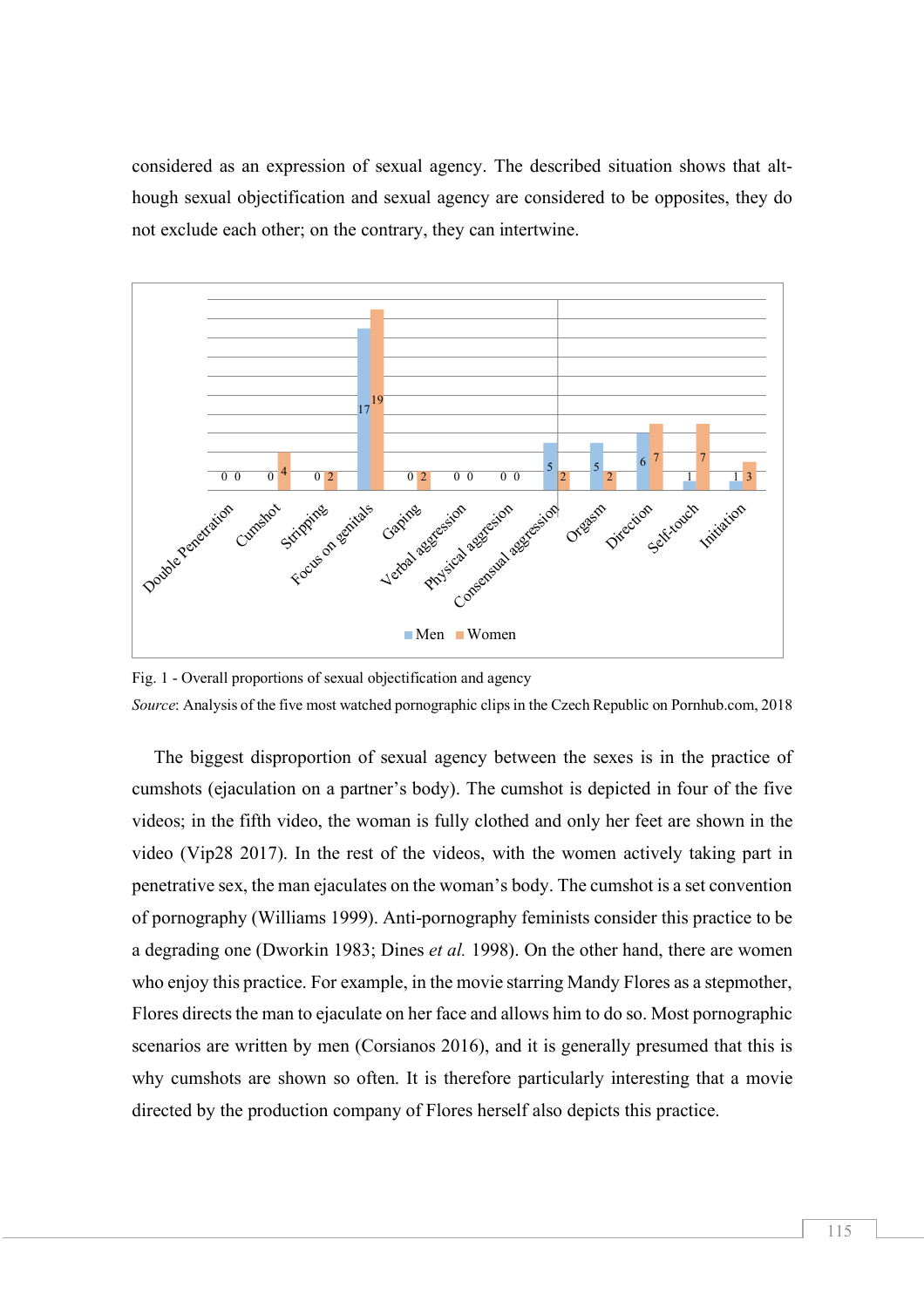It seems that the cumshot is a practice that is always directed against the women, but if the videos starred only male actors, it would be directed against men, too. It is important to consider female ejaculation and the possibility of a cumshot of a woman on a man. But female ejaculation is a marginalized practice, depicted mostly in fetish pornography, so it is not common to see a cumshot of a woman in mainstream pornography.

The most common sexually objectifying behavior in the analyzed videos is the focus on genitals – among both men and women, whose levels of focus on genitals are nearly the same (see fig. 1). That is a surprising outcome, given that in the sample of Fritz and Paul (2017), the genitals of women were more in focus. It is also surprising given that most of Pornhub's visitors are men – 74 percent (Pornhub 2018a) in general; men constitute 75 percent of the visitors from the Czech Republic (Pornhub 2015). Therefore the content of Pornhub is mostly aimed at men, so it was assumed that the camera's focus would be mostly pointed at women. Shim *et al.* (2015), who analyzed pornographic photographs on four websites – two aimed at men and two aimed at women, reached a similar conclusion: the detailed focus on female genitals was paradoxically more present on the websites aimed at a female audience than on the websites aimed at men (Ivi, 59). The high levels of male objectification can be explained by the stress of pornography on the notion of realness stemming from visual performance, i.e. male ejaculation. As Hirdman points out:

The male body is usually more fragmented than the female, leaving faces and facial expressions out of image, and focusing on legs, penises, and the torso – the performing body. The display of male desire is not signified in facial expressions; male desire is implied in action, in the mechanical performance of sexuality (Hirdman 2007, 166).

The analyzed videos depict neither verbal nor physical aggression. They do contain "consensual aggression." The "consensual verbal aggression" is depicted only once in the video with a stepmother and her son (Flores 2017). The woman, in the role of a stepmother, verbally humiliates the man, in the role of a stepson: she mocks his erection and pretends to be shocked by his lack of control over himself. She implies that he should get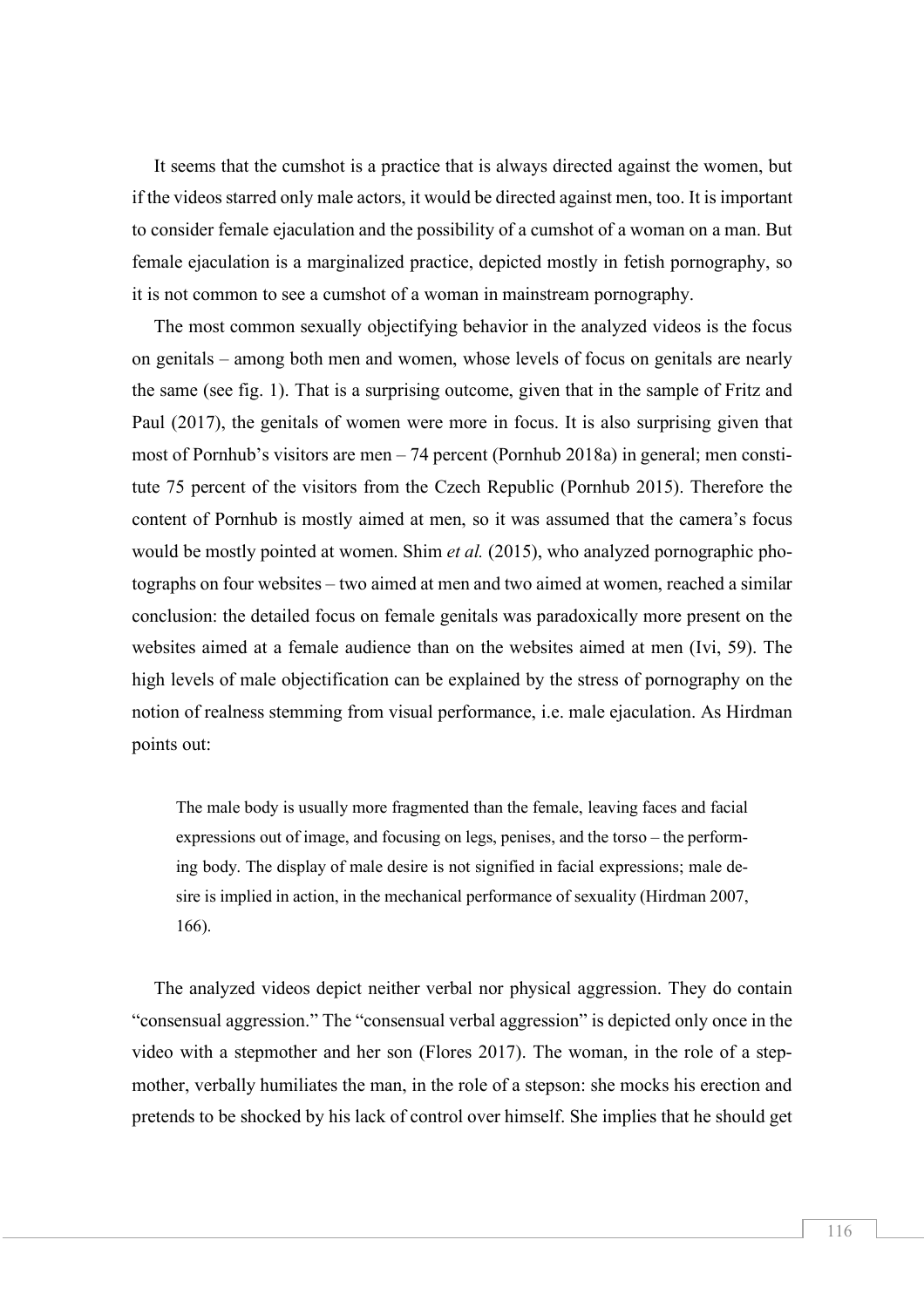rid of his erection by masturbating. When he hesitates, she claims that she «should take a look at how big this problem might be» (*Ibidem*); although the son objects, she takes away the blanket covering him. Later they solve his "problem" by having sex together. In the perspective of real-life relationships, such a situation would be extremely degrading and humiliating, if not abusive. In the context of pornography, the dialogue included is considered as a common part of the erotic fantasy and an impulse for having sex.

"Consensual physical aggression" is shown more frequently than "consensual verbal aggression" and is directed towards both men and women. "Consensual physical aggression" directed towards women involves, both times, light spanking during sex (Blighe 2017; Teen Mega World 2017). The women do not respond to the spanking. Consensual aggression towards a man is depicted in only one video, and the aggression intensifies (Vip28 2017). First, the unidentified woman, depicted fully clothed and wearing high heels, plays with the man's penis using her feet. Then she stomps on his genitals and proceeds to kick his penis. Finally, when the man puts Plexiglas over his penis, she steps on the glass and her movements while trying to keep balance lead him to an orgasm. Given the man's cooperation, we can assume that the woman's aggression towards him is a part of a consensual Bdsm play.

The sexual agency of men and women is at the same level in only one video (Blighe 2017). However, the actors are both sexually agentic in different moments. The woman behaves in a sexually agentic way by initiating sex, directing her partner, and self-touching; the man shows his agency by directing his partner and by climaxing. In this video, the sexual agency of the woman is more diverse than that of the man. The woman playing a stepmother has the most varied sexual agency of all the analyzed videos: she initiates the sex and directs her stepson, intensifies her sexual pleasure by touching herself, and orgasms (Flores 2017). In this video, the levels of sexual agency of the man and woman are the most skewed, in favor of the woman (see Tab. 2).

The distribution of orgasms is also disproportionate– while the men climaxed in all of the five analyzed videos, the women climaxed only twice (Flores 2017; Mom XXX 2017), with both instances occurring in the videos in which women played the role of a more sexually experienced partner: a teacher and a stepmother. Male orgasm is portrayed as a visible ejaculation; women's orgasms are portrayed mostly verbally. In the video with the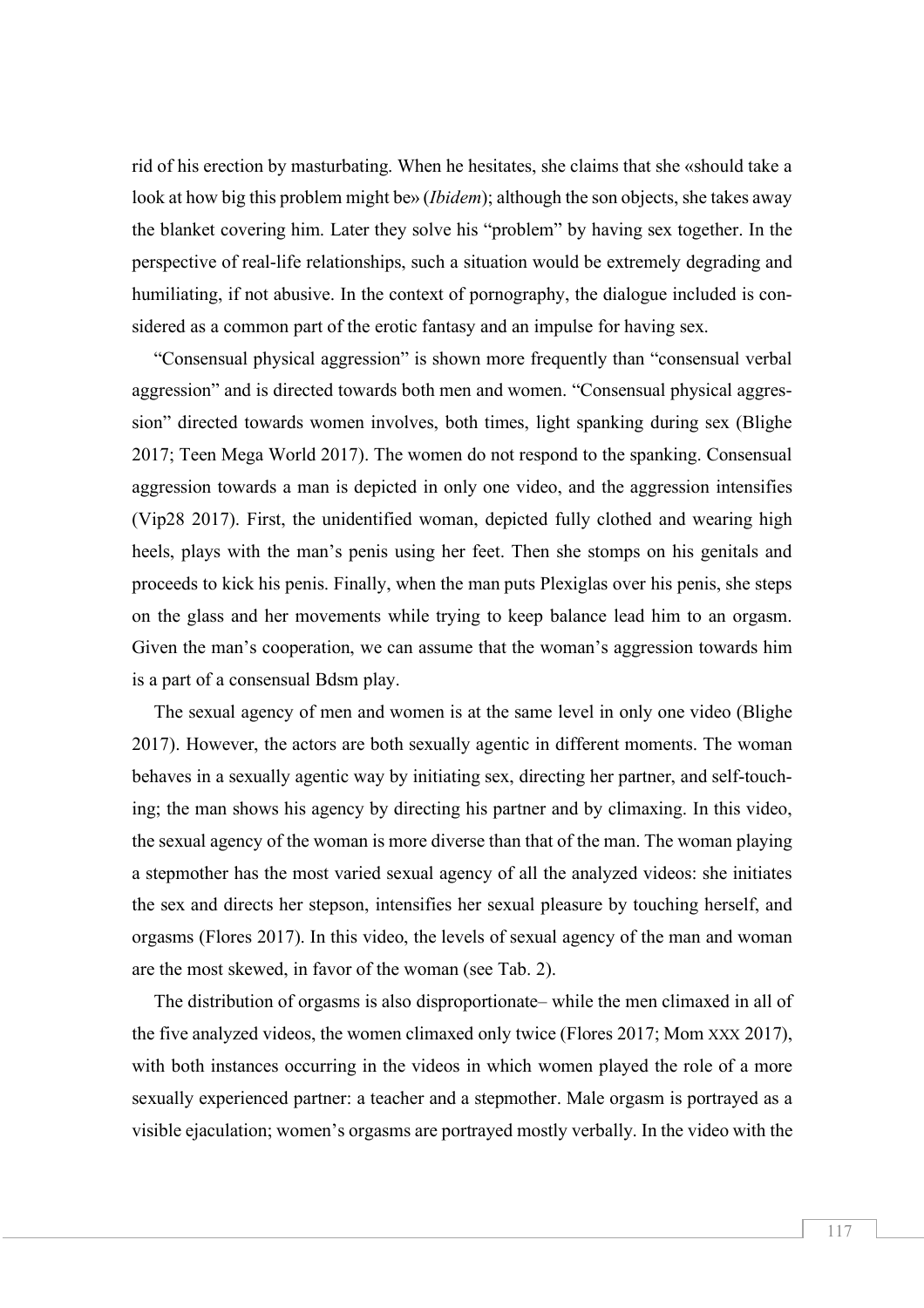stepmother, the woman signals that her orgasm is coming, then she proceeds to moan loudly, and finally, she reports the ending phase of her orgasm by saying «OK, oh my God, OK!» (Flores 2017). Other studies have also reported that men climaxed more often than women (Fritz and Paul 2017; McKee 2005; Dines *et al.* 1998).

|                     | Blighe                   |                          | Vip28          |                              | Flores                       |                | Teen Mega      |                | Mom XXX                      |                |
|---------------------|--------------------------|--------------------------|----------------|------------------------------|------------------------------|----------------|----------------|----------------|------------------------------|----------------|
|                     | 2017                     |                          | 2017           |                              | 2017                         |                | World 2017     |                | 2017                         |                |
|                     | M                        | W                        | M              | W                            | M                            | W              | M              | W              | M                            | W              |
| Double penetration  | $\overline{\phantom{a}}$ |                          |                |                              |                              |                |                |                |                              |                |
| Cumshot             | $\overline{\phantom{a}}$ | 1                        |                |                              | $\qquad \qquad \blacksquare$ | 1              | 1              |                | $\qquad \qquad \blacksquare$ | 1              |
| Stripping           | -                        | $\overline{2}$           |                |                              |                              |                |                |                |                              |                |
| Focus on genitals   | $\overline{4}$           | 5                        | 1              | $\overline{\phantom{a}}$     | $\overline{2}$               | $\overline{2}$ | 3              | 5              | 7                            | 7              |
| Gaping              | $\overline{\phantom{a}}$ |                          |                |                              | -                            |                | ۰              | $\mathbf{1}$   |                              | 1              |
| Verbal aggression   |                          |                          |                |                              |                              |                |                |                |                              |                |
| Physical aggression | -                        |                          |                |                              |                              |                |                |                |                              |                |
| "Consensual         |                          | 1                        | $\overline{4}$ |                              | 1                            |                |                | 1              |                              |                |
| aggression"         |                          |                          |                |                              |                              |                |                |                |                              |                |
| Total               | $\overline{4}$           | 9                        | 5              | $\theta$                     | $\mathfrak{Z}$               | $\mathfrak{Z}$ | $\overline{4}$ | $\overline{7}$ | $\overline{7}$               | 9              |
| Orgasm              | $\mathbf{1}$             | $\overline{\phantom{0}}$ | $\mathbf{1}$   | $\overline{a}$               | $\mathbf{1}$                 | $\mathbf{1}$   | $\mathbf{1}$   | L,             | $\mathbf{1}$                 | $\mathbf{1}$   |
| Direction           | 3                        | $\mathbf{1}$             | $\overline{2}$ | $\qquad \qquad \blacksquare$ | $\mathbf{1}$                 | 6              | -              |                |                              |                |
| Self-touches        | $\overline{\phantom{a}}$ | $\overline{2}$           |                |                              | $\mathbf{1}$                 | $\overline{2}$ | ۰              | 1              | $\qquad \qquad \blacksquare$ | $\overline{2}$ |
| <b>Initiation</b>   |                          | $\mathbf{1}$             |                |                              |                              | $\mathbf{1}$   | $\mathbf{1}$   |                |                              | 1              |
| Total               | $\overline{4}$           | $\overline{4}$           | $\mathfrak{Z}$ | $\theta$                     | $\mathfrak{Z}$               | 10             | $\overline{2}$ | 1              | 1                            | $\overline{4}$ |

Table 2: The proportion of sexual objectification and agency of men and women in the analyzed clips *Source*: The analysis of five most watched pornographic clips in the Czech Republic on Pornhub.com, 2018

In terms of directions to partners, the levels are almost equal. Women initiated sexual activity more often than men. These results are due to the two videos in which the women are more in control. In the video in which the woman portrays a stepmother (Flores 2017), the level of direction is substantially higher.

The highest disproportion in agentic behavior is in self-touching, which in the analyzed videos is mostly a female behavior. Gorman, Monk-Turner, and Fish (2010) report similar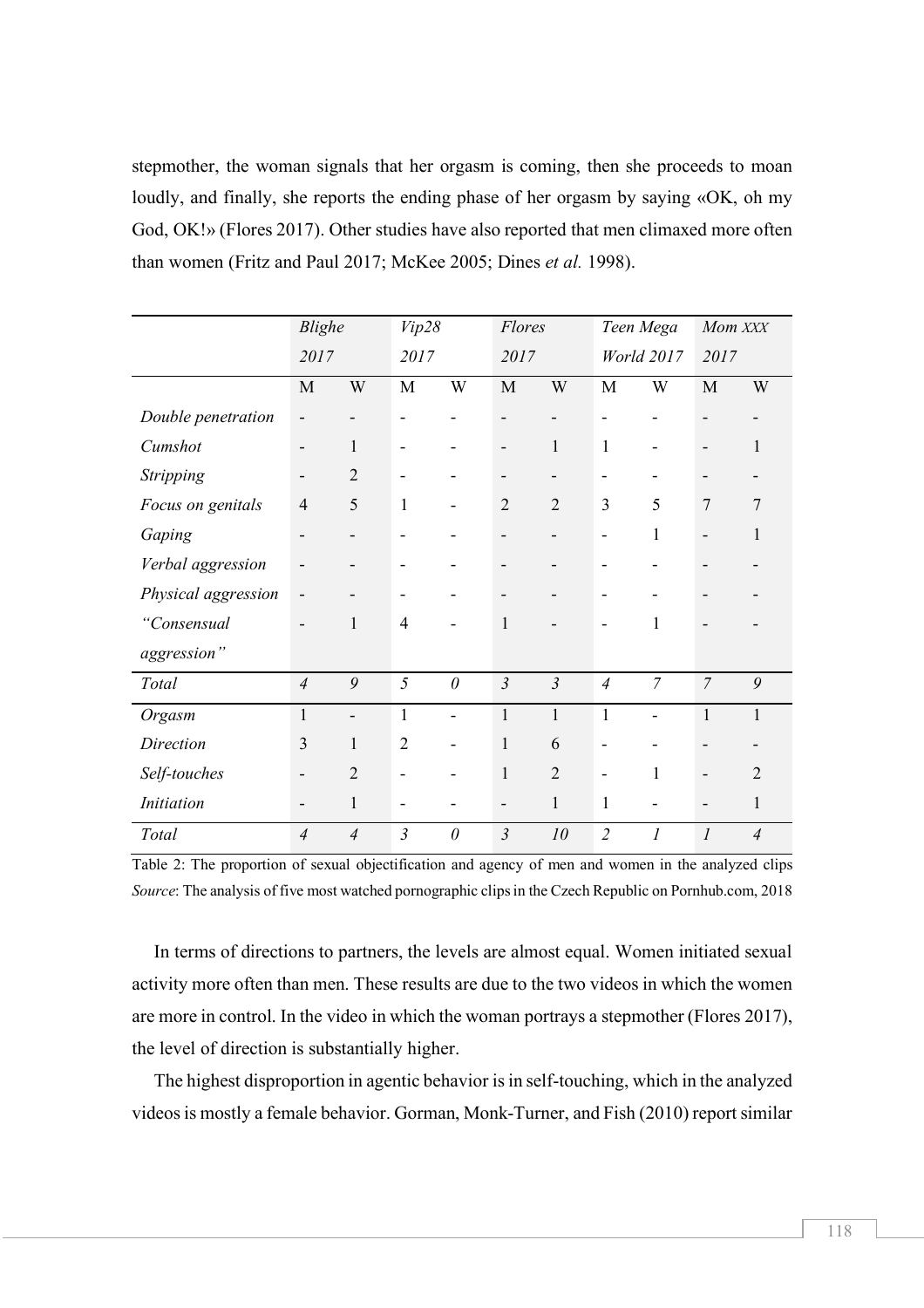findings – in their sample, male masturbation was far less common than other practices and represented only 13 % of the depicted sexual behaviors. This disproportion may be caused by the conventions of the pornographic genre, in which the camera focus is on «female masturbation, lesbianism and the anal penetration of women by men» (Hardy 2009, 7). In addition, Maddison (2009) argues that contemporary hardcore pornography has shifted from the linear progression from foreplay to penetration first introduced by Williams (1999), to cycles of penetration from one orifice to another. What is more,

current conventions organize the depiction of genital acts solely according to the logic of penile stimulation, by hand, mouth, vagina or anus, and multiple combinations of thereof (Maddison 2009, 49).

Similar notions were also observed in gay pornography. Morrison (2004) investigated gay men's attitudes towards gay pornography and reported that gay pornography transfers «heterosexual culture to gay people» (Ivi*,* 175) by creating gendered differences between "tops" (givers of anal sex) and "bottoms" (receivers of anal sex). Sexual agency and the portrayal of ejaculation also depended on this division: for example, when a top ejaculated, it was onto the bottom's body, while when bottom ejaculated, he did so on himself. Similarly, it was a bottom who performed fellatio, not the other way around, mimicking the focus on penile stimulation mentioned by Maddison (2009) in the previous paragraph.

Another factor may be that women use self-touching as another source of pleasure during penetrative sex. In a study of sexual behavior on a representative sample of more than 19,000 Australians, 49.6 percent of women climaxed solely from penetrative sex; 94.5 percent of men climaxed from penetrative sex (Richters *et al.* 2006). Self-touching among women may, therefore, be a consequence of the need for an increase in their sexual pleasure in order to experience orgasm.

This analysis has limits, mostly given due to methodological choices. To explore the proportions of sexual objectification and sexual agency, I coded for the indicators throughout the whole videos. If the situation indicating objectifying or agentic behavior was interrupted, I coded these instances separately; however, if the situation was not interrupted, I coded it only once. Therefore the limitations arise for non-standard videos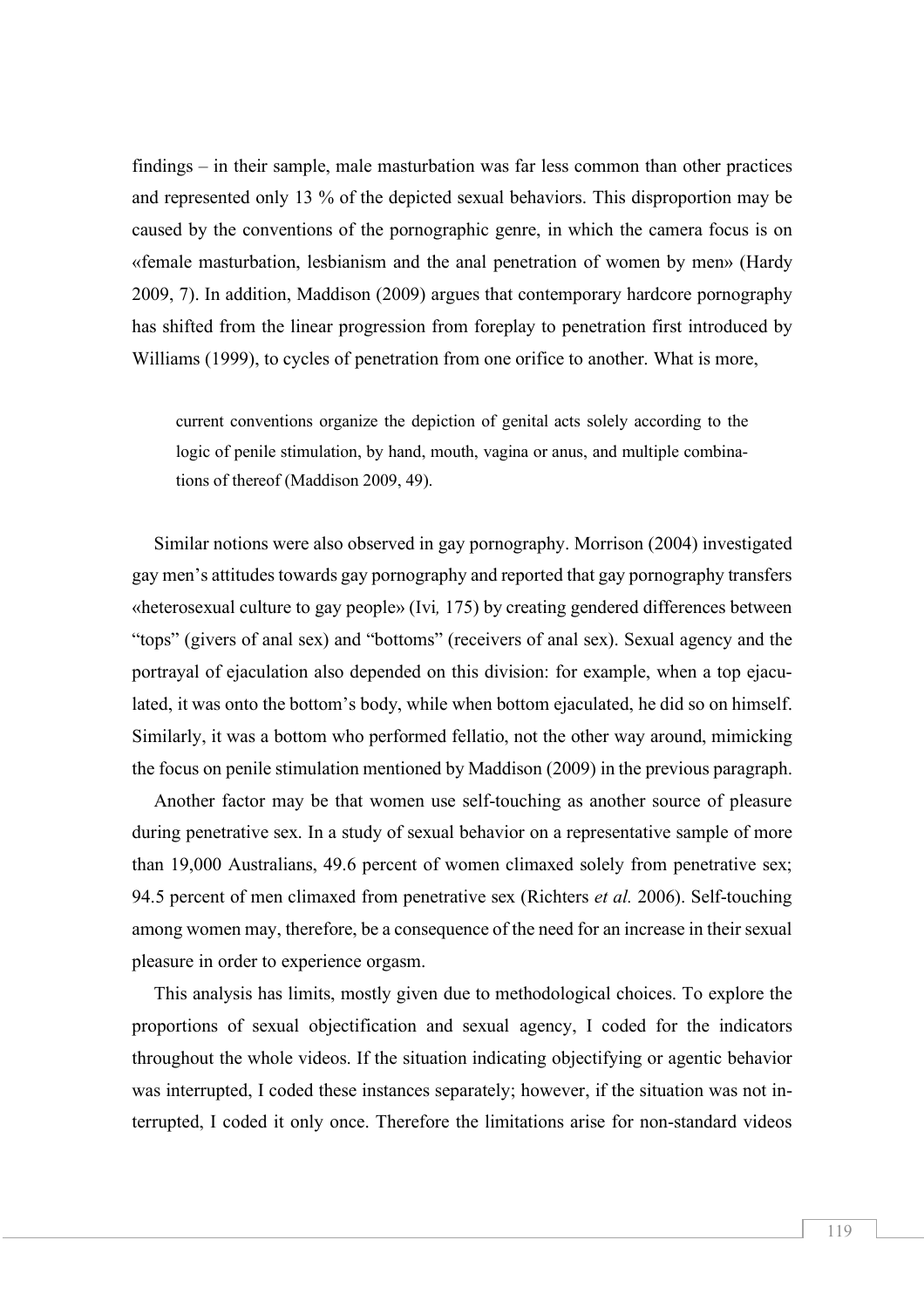such as *Cockplay and Fullweight Cockcrush under Plexi with sexy Heels and Cumshot* (Vip28 2017), in which the actors appear in the middle of a sexual situation, and the situations in it do not vary. Therefore this video is coded for fewer proportions of sexual objectification, even though sexually objectifying behavior is the theme of the video. Given that this problem arises only in non-standard videos and not in usual mainstream productions, I have not altered my methodology.

#### **6. Discussion**

Some authors have asserted that pornography has not been thoroughly investigated (Shim *et al.* 2015; Vannier *et al.* 2013; Fritz and Paul 2017), but the number of researchers is higher every year. The number of researchers concerned with the levels of sexual objectification and sexual agency in pornography has also increased (McKee 2005; Fritz and Paul 2017; Cowan and Dunn 1994; Vannier *et al.* 2013). The results of these studies contribute to the feminist sex wars and the arguments of anti-pornography and pro-pornography feminists who disagree whether pornography is harmful or sexually liberating. To my knowledge, there have not yet been any studies exploring how the proportions of sexual objectification and sexual agency vary with gender. The aim of this study was, therefore, to fill this gap and investigate the levels of objectification and agency in the most watched pornographic videos on Pornhub in the Czech Republic.

The analysis shows that women are more sexually objectified than men, but that they also have higher sexual agency. This result is because the sample of five contains two videos in which the woman plays a more sexually experienced figure – a stepmother (Flores 2017) and a teacher (Mom XXX 2017). These findings are consistent with the research by Vannier *et al.* (2013), in which more experienced women more often initiated sexual activity and had greater overall control of the sexual situation. The most frequent type of sexually objectifying behavior was a focus on genitals, for both men and women. The most frequent type of sexually agentic behavior was the direction of the partner. Both the focus on genitals and the direction of partners are roughly at the same level for both men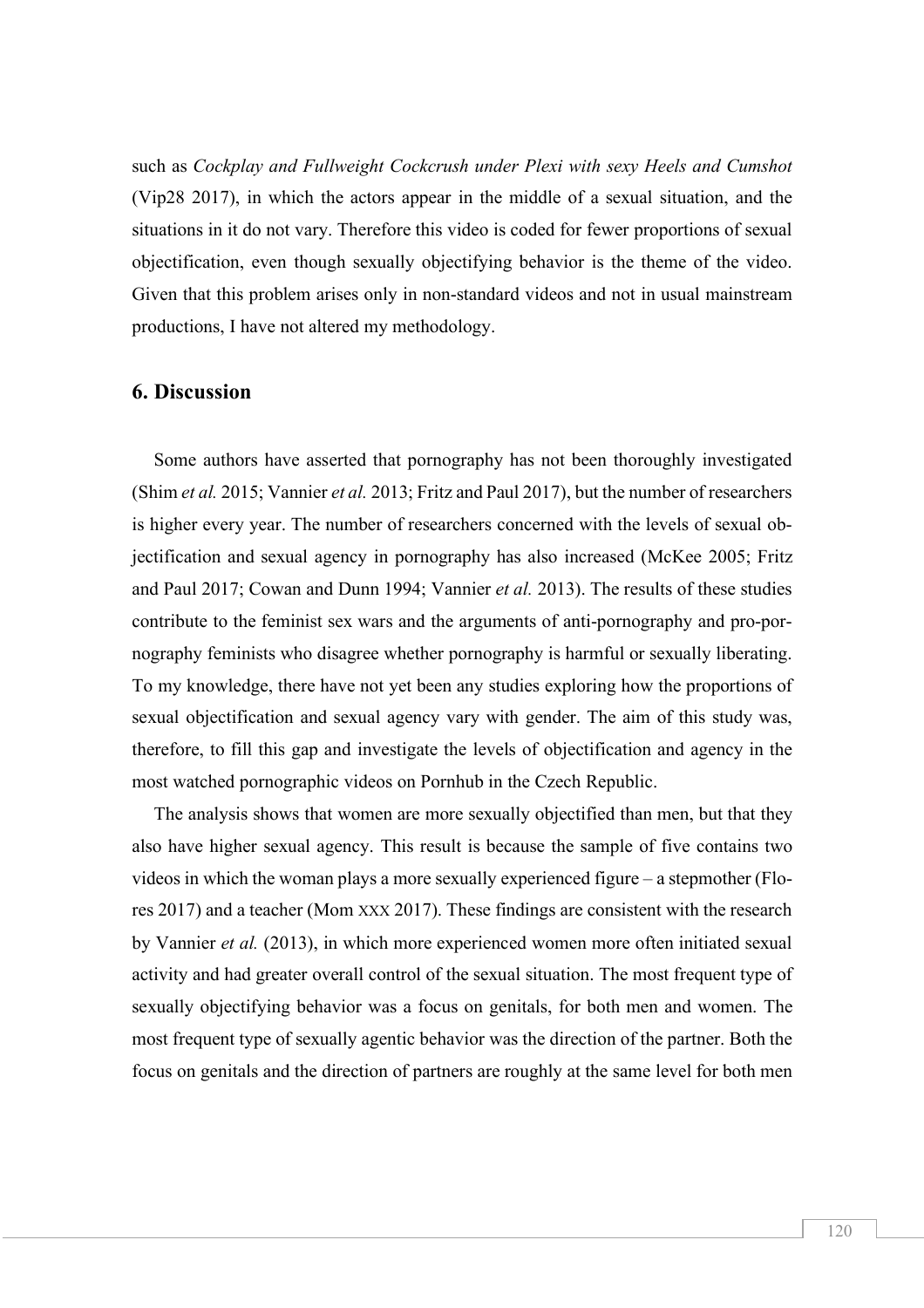and women in all five analyzed videos. The analysis also shows that although sexual objectification and sexual agency are opposite types of behavior, they do not exclude each other – rather, in special cases, they may even intertwine.

For future research, it would be valuable to investigate the levels of sexual objectification and agency by gender on a larger sample. A larger sample could offer greater variability of sexual scenarios and situations and presumably would also depict differences between gay male porn and lesbian porn. An inquiry of that type would provide more insight on how the levels of objectification and agency vary not only with the gender of the actors, but also with their roles and the types of sexual scenarios.

### **References**

#### *Analyzed videoclips*

- Blighe, J. (producer) (2017), *Beautiful Sex with JennyBlighe*, in Pornhub https://www. pornhub.com/view\_video.php?viewkey=ph575861580d75d, (retrieved 10 January 2018).
- Flores, M. (producer) (2017), *Horny Boy Fucked His Stepmom*, in Pornhub https://www. pornhub.com/view\_video.php?viewkey=ph58c466aa61bc5, (retrieved 10 January 2018).
- Mom XXX (producer) (2017), *Mom Redhead Teacher Teaches Young Student with Big Cock a Lesson*, in Pornhub https://www.pornhub.com/view video.php?viewkey= ph571756d014c03, (retrieved 10 January 2018).
- Teen Mega World (producer) (2017), Horny Lover Fucks Hot Teen Butt from Behind, in Pornhub https://www.pornhub.com/view\_video.php?viewkey=ph56cb2faf4873d, (retrieved 10 January 2018).
- Vip28 (producer) (2017), Cockplay and Fullweight Cockcrush under Plexi with Sexy Heels and Cumshot, in Pornhub https://www.pornhub.com/view video.php? viewkey=ph5774e930e19c7, (retrieved 10 January 2018).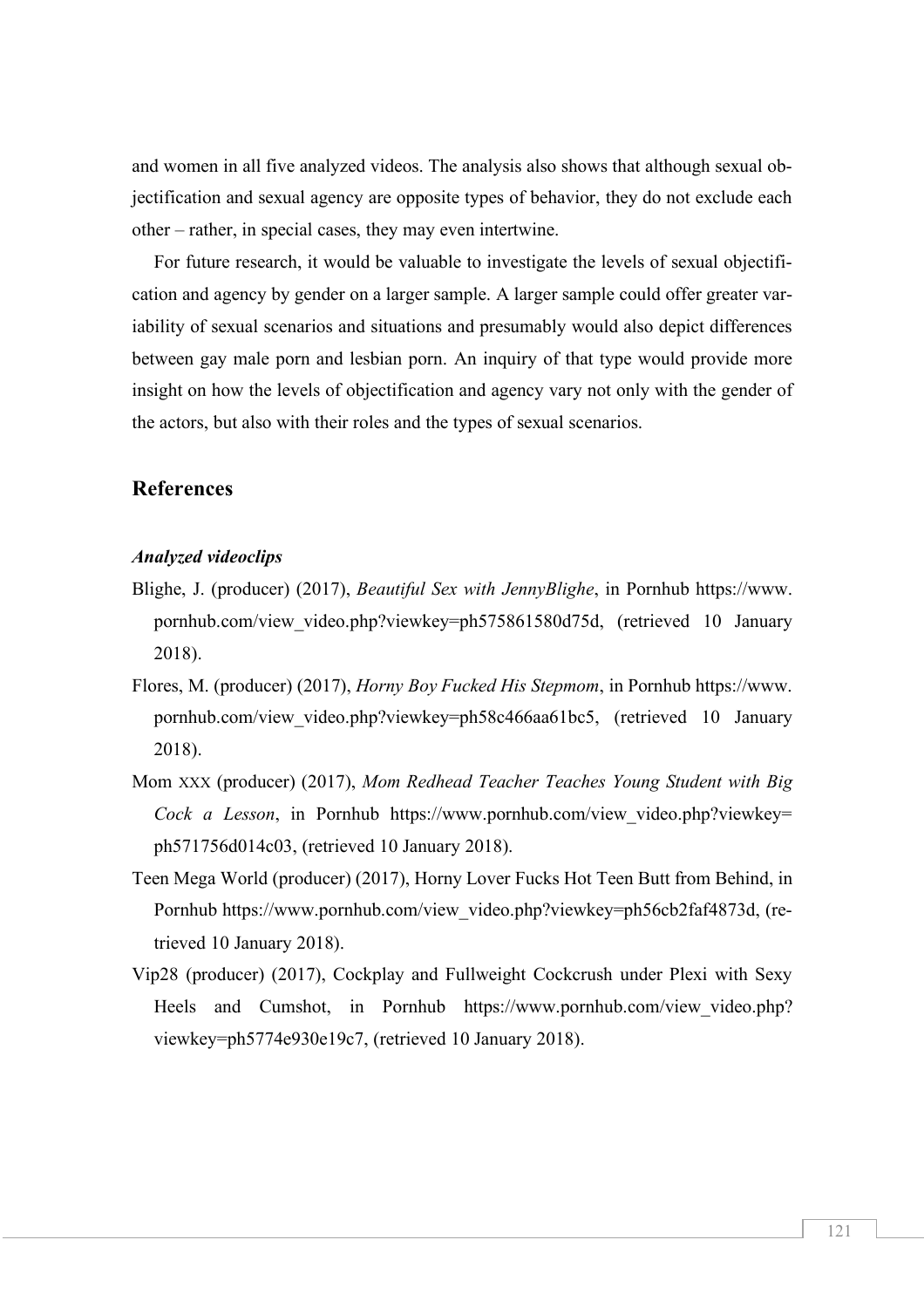#### *Sources*

- Allen, M., D'alessio, D., and Brezgel, K. (1995), *A Meta-analysis Summarizing the Effects of Pornography II Aggression after Exposure,* in «Human Communication Research», vol. 22, n. 2, pp. 258-283.
- Bartky, S.L. (1990), *Femininity and Domination: Studies in the Phenomenology of Oppression,* New York, NY, Routledge.
- Brosius, H.B., Weaver J.B. III., and Staab J. (1993), *Exploring the Social and Sexual ''Reality'' of Contemporary Pornography*, in «Journal of Sex Research», vol. 30, pp. 161-170.
- Carlström, C. (2017), *Gender equal Bdsm practice – a Swedish paradox?*, in «Psychology & Sexuality», vol. 8, n. 4, pp. 2268-2279.
- Corsianos, M. (2016), *Mainstream Pornography and "Women": Questioning Sexual Agency*, in «Critical Sociology», vol. 33, n. 5-6, pp. 863-885.
- Cowan, G. and Dunn, K.F. (1994), *What Themes in Pornography Lead to Perceptions of the Degradation of Women?*, in «The Journal of Sex Research», vol. 31, n. 1, pp. 11- 21, online version.
- Cowan, G., Carole, L., Levy, D. and Snyder, D. (1988), *Dominance and Inequality in X-Rated Videocassettes*, in «Psychology of Women Quarterly», vol. 12, pp. 299-311.
- Dean, T. (2014), "STUMPED: The Pornography of Disability" in Biasin, E., Maina, G. and Zecca, F. (eds.), *Porn after Porn: Contemporary Alternative Pornographies*, Milan: Mimesis International, pp. 275-303.
- Dines, G., Jensen, R. and Russo, A. (1998), *Pornography: the Production and Consumption of Inequality*, reprinted, New York, Routledge.
- Dworkin, A. (1983), *Pornography. Men Possessing Women*, reprinted, London, Women's Pr.
- Dyer, R. (1992), *Don't Look Now: The Male Pin-Up' in his Only Entertainment*, London: Routledge.
- Easton, M.S. (1994), *The Problem of Pornography: Regulation and the Right of Free Speech*, Usa, Publisher Routledge London & New York.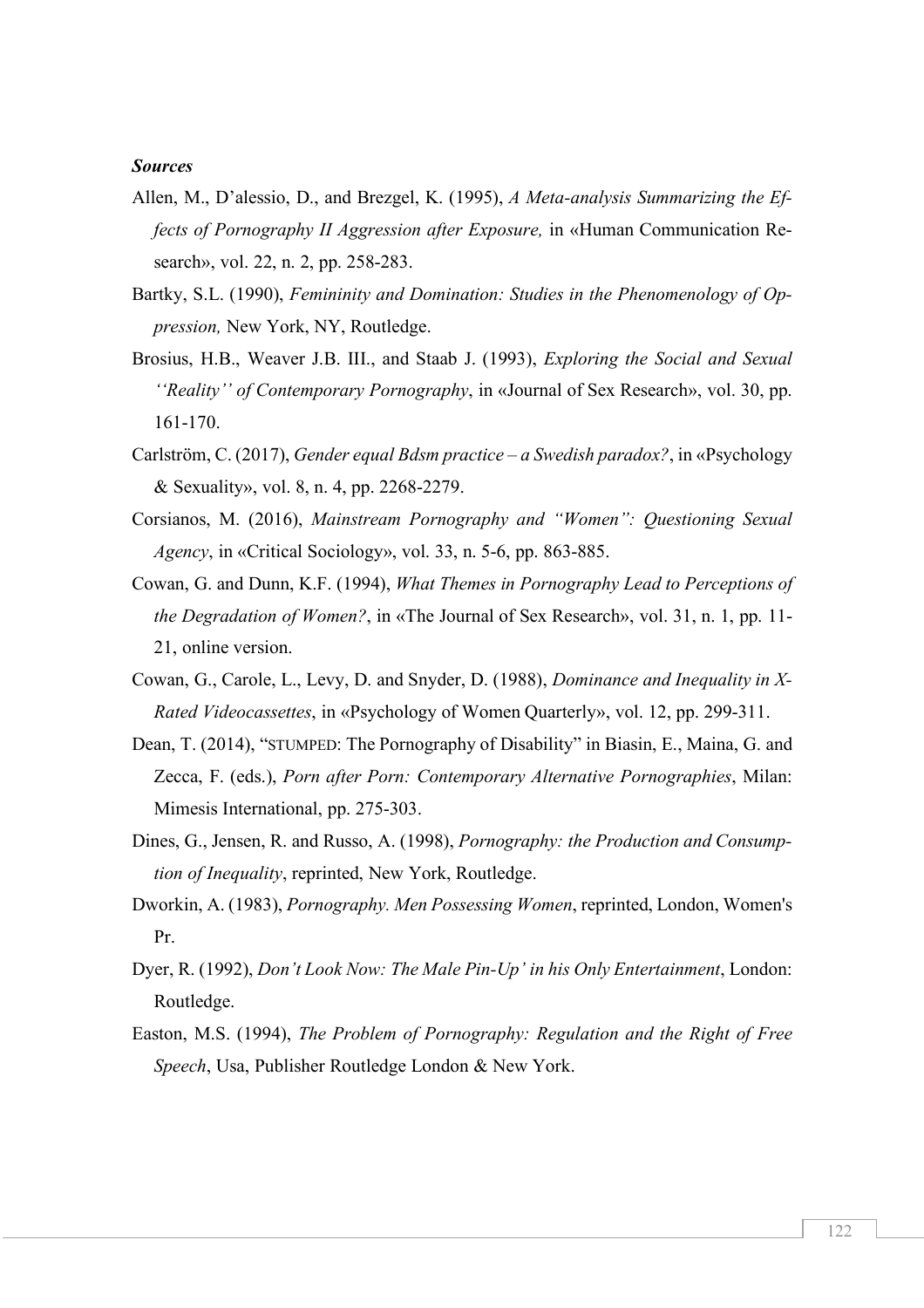- Escoffier, J. (2007), "Scripting the Sex: Fantasy, Narrative, and Sexual Scripts in Pornographic Films", in Kimmel, M. (ed.), *The Sexual Self: the Construction of Sexual Scripts*, Nashville, Tenn, Vanderbilt University Press, pp. 61-79.
- Fahs, B. and McClelland, S.I. (2016), *When Sex and Power Collide: An Argument for Critical Sexuality Studies*, in «Annual Review of Sex Research Special Issue», vol. 53, n. 4-5, pp. 392-416.
- Fischer, A.R., Bettendorf, S.K., and Wang, Y. (2010), *Contextualizing Sexual Objectification*, in «The Counseling Psychologist», vol. 39, n. 1, pp. 127-139.
- Fredrickson, B.L. and Roberts, T.A. (1997), *Objectification theory, in* «Psychology of Women Quarterly», vol. 21, n. 2, pp. 173-206.
- Fritz, N. and Paul, B. (2017), *From Orgasms to Spanking: A Content Analysis of the Agentic and Objectifying Sexual Scripts in Feminist, for Women, and Mainstream Pornography*, in «Sex Roles», vol. 77, n. 9-10, pp. 639-652.
- Gagnon, J.H. and Simon, W. (2005), *Sexual Conduct: the Social Sources of Human Sexuality*, 2<sup>nd</sup> edition, New Brunswick [N. J.], Aldine Transaction.
- Gagnon, J.H. and Simon, W. (1973), *Sexual Conduct: the Social Sources of Human Sexuality*, Chicago, Aldine Pub. Co.
- Gorman, S., Monk-Turner, E. and Fish, J.N. (2010), *Free Adult Internet Web Sites: How Prevalent are Degrading Acts*, in «Gender Issues», vol. 27, pp. 131-145.
- Hald, G.M., Kuyper L., Adam, P.C. and de Wit, J.B. (2013), *Does Viewing Explain Doing? Assessing the Association between Sexually Explicit Materials Use and Sexual Behaviors in a Large Sample of Dutch Adolescents and Young Adults*, in «The Journal of Sexual Medicine», vol. 10, n. 12, pp. 2986-2995.
- Hardy, S. (2009), "The New Pornographies: Representation or Reality?" in Attwood, F. (ed.), *Mainstreaming Sex: The Sexualization of Western Culture*, New York, I. B. Tauris & Co. Ltd., pp. 3-18.
- Hirdman, A. (2007), *(In)Visibility and the Display of Gendered Desire: Masculinity in Mainstream Soft- and Hardcore Pornography*, in «NORA–Nordic Journal of Women's Studies», vol. 15, n. 2-3, pp. 158-171.
- Kimmel, M. (2007), *The Sexual Self: the Construction of Sexual Scripts*, Nashville, Tenn, Vanderbilt University Press.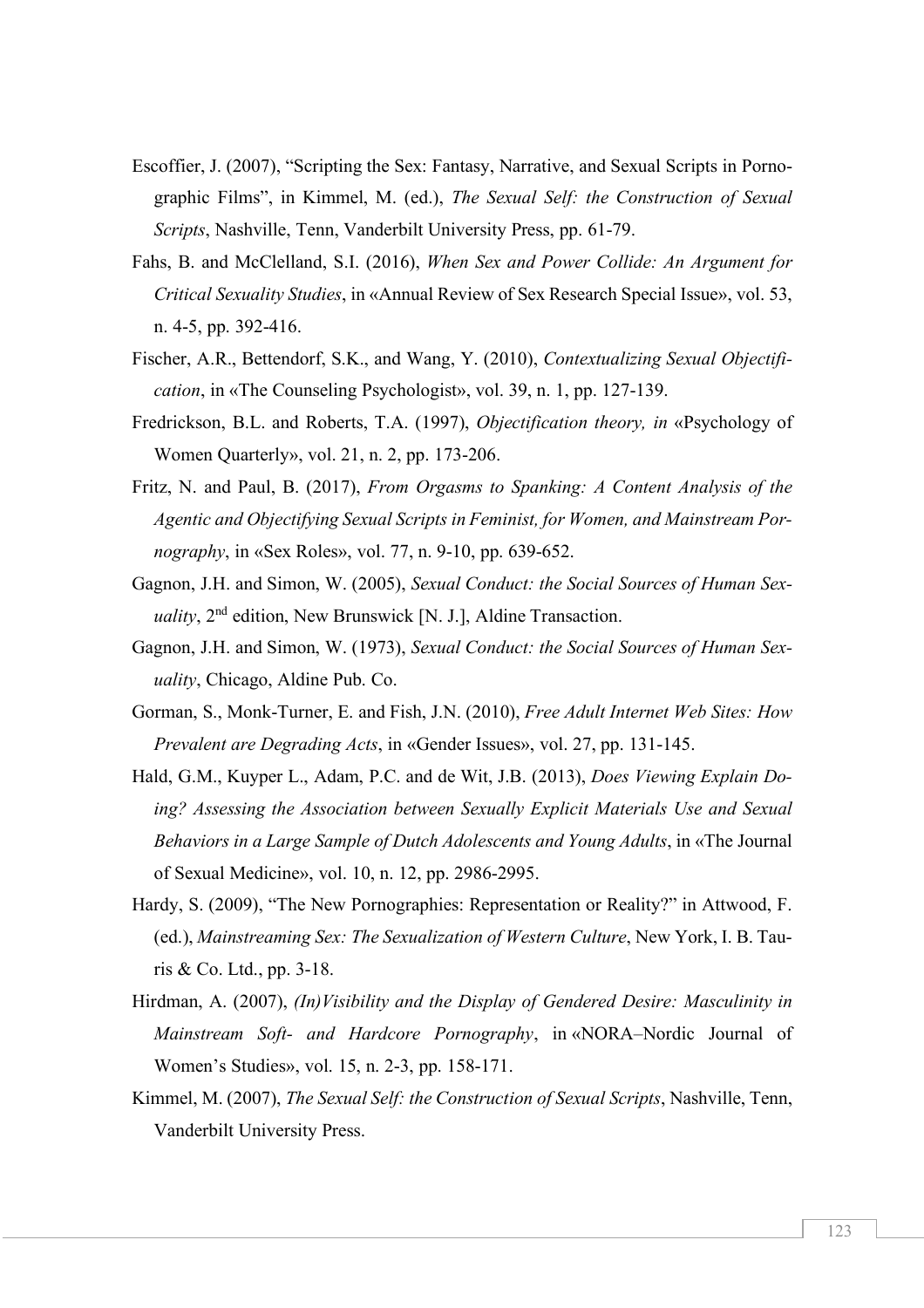- Klaassen, M.J.E. and Peter, J. (2014), *Gender (In)equality in Internet Pornography: A Content Analysis of Popular Pornographic Internet Videos*, in «The Journal of Sex Research», vol. 52, n. 7, pp. 721-735.
- Klein, V., Becker, I. and Štulhofer, A. (2018), *Parenting, Communication about Sexuality, and the Development of Adolescent Womens' Sexual Agency: A Longitudinal Assessment*, in «Journal of Youth and Adolescence», vol. 47, n. 7, pp. 1486-1498.
- Kvalem, I.L., Træen, B., Lewin, B. and Štulhofer, A. (2014), *Self-perceived Effects of Internet Pornography Use, Genital Appearance Satisfaction, and Sexual Self-esteem Among Young Scandinavian Adults*, in «Cyberpsychology: Journal of Psychosocial Research on Cyberspace», vol. 8, n. 4, article 4.
- Lee, L. (2012), "Cum guzzling anal nurse whore: a feminist porn star manifesta", in Taormino, T., Parenas Shimizu, C., Penley, C. and M. Miller-Young (eds.), *The Feminist Porn Book: The Politics of Producing Pleasure*, New York, The Feminist Press, pp. 200-214.
- Lišková, K. (2009), *Hodné holky se dívají jinam: feminismus a pornografie*, Praha, Sociologické nakladatelství (Slon).
- Lišková, K (2004), *Pornografie a feministická teorie*, in «Gender, rovné příležitosti a výzkum», vol. 2004, no. 1, pp. 1-4.
- MacKinnon, C. and Dworkin, A. (1998), *In Harm's Way: The Pornography Civil Rights Hearings*, Usa, Publisher Harvard University Press.
- MacRae, H. (2003), *Morality, Censorship, and Discrimination: Reframing the Pornography Debate in Germany and Europe*, in «Social Politics», vol. 10, n. 3, pp. 314-345.
- Maddison, S. (2009), "'Choke on it, bitch!': Porn Studies, Extreme Gonzo and the Mainstreaming of Hardcore", in Attwood, F. (ed.), *Mainstreaming Sex: The Sexualization of Western Culture*, New York, I.B. Tauris and Co. Ltd., pp. 37-53.
- Malamuth, N.M., Addison, T. and Koss, M. (2000), *Pornography and Sexual Aggression: Are there Reliable Effects and Can we Understand Them?*, in «Annual Review of Sex Research», vol. 11, no. 1, pp. 26-91.
- Malamuth, N.M., Hald G.M. and Koss M. (2012), *Pornography, Individual Differences in Risk and Men's Acceptance of Violence Against Women in a Representative Sample*, in «Sex Roles», vol. 66, no. 7-8, pp. 427-439.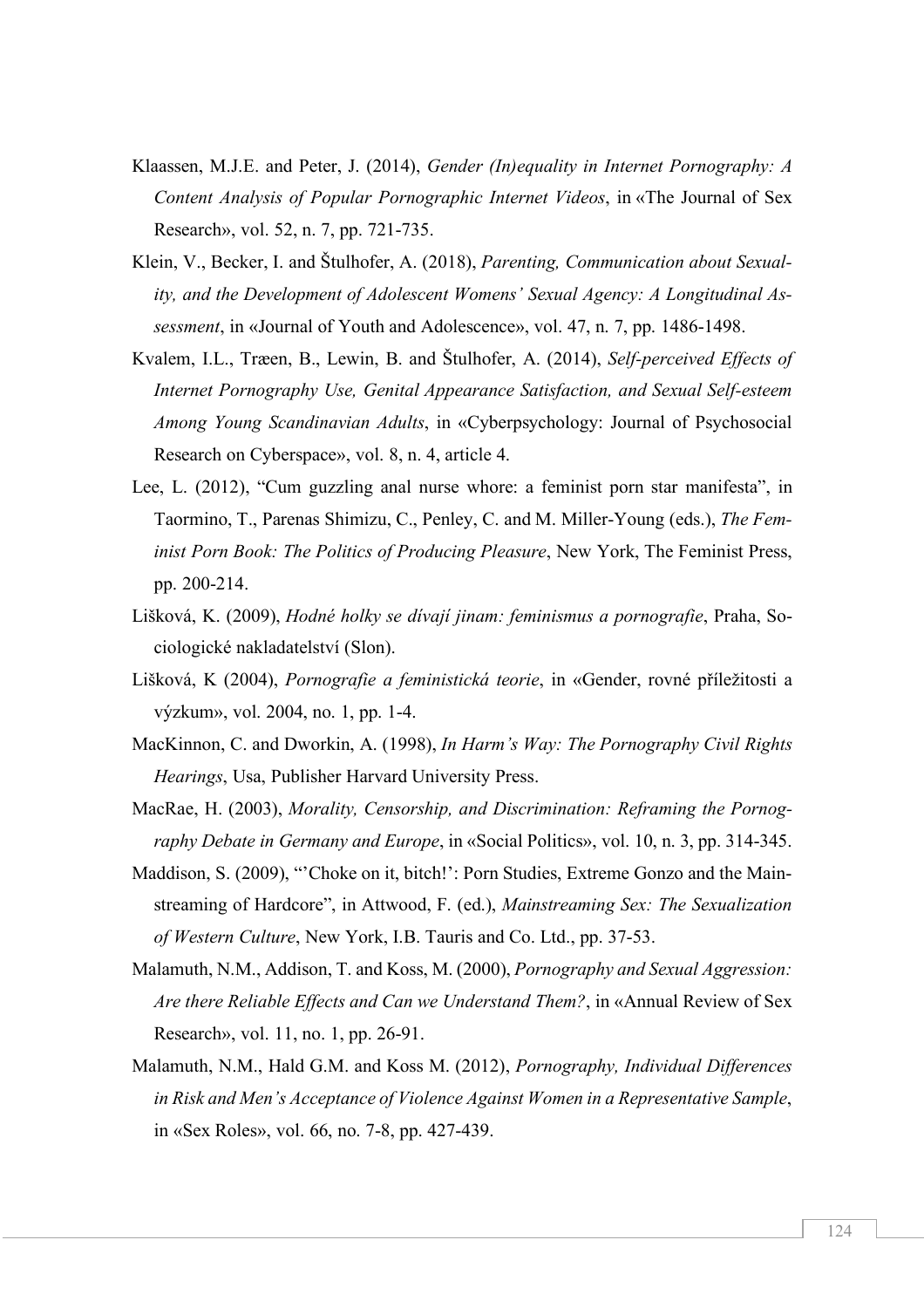- McElroy, W. (1997), *XXX: A Woman's Right to Pornography*, New York, St. Martin's Press.
- McKee, A. (2005), *The Objectification of Women in Mainstream Pornographic Videos in Australia*, in «The Journal of Sex Research», vol. 42, no. 4, pp. 277-290.
- Milburn, M.A., Mather R. and Conrad S.D. (2000), *The Effects of Viewing R-Rated Movie Scenes that Objectify Women on Perceptions of Date Rape*, in «Sex Roles», vol. 43. no. 9-10, pp. 645-664.
- Morrison, T.G. (2004), *"He Was Treating Me Like Trash, and I was Loving It…" Perspectives on Gay Male Pornography*, in «Journal of Homosexuality», vol. 47. no. 3-4, pp. 167-183.
- Morrison, T.G. and Tallack, D. (2005), *Lesbian and bisexual women's interpretations of lesbian and ersatz lesbian pornography*, in «Sexuality & Culture», vol. 9. n. 2, pp. 3- 30.
- Newmahr, S. (2010), *Power Struggles: Pain and Authenticity in SM Play*, in «Symbolic Interaction», vol. 33, no. 3, pp. 389-411.
- Palys, T.S. (1986), *Testing the Common Wisdom: The Social Content of Video Pornography*, in «Canadian Psychology», vol. 27, pp. 22-35.
- Pastor, Z. (2013), *Female Ejaculation Orgasm vs. Coital Incontinence: A Systematic Review*, in «Journal of Sexual Medicine», vol. 10, n. 7, pp. 1682-1691.
- Peter, J. and Valkenburg, P.M. (2011), *The Influence of Sexually Explicit Internet Material and Peers on Stereotypical Beliefs about Women's Sexual Roles: Similarities and Differences Between Adolescents and Adults*, in «Cyberpsychology, Behavior, and Social Networking», vol. 14, n. 9, pp. 511–517.
- Peter, J. and Valkenburg, P.M. (2007), *Adolescents' exposure to asexualized media environment and their notions of women as sex objects*, in «Sex Roles», vol. 56, n. 5-6, pp. 381-395.
- Pornhub (2019), *Trending Game Searches - Pornhub Insights*, in PornHub Insights https://www.pornhub.com/insights/2019-game-update, (retrieved 14 September 2019).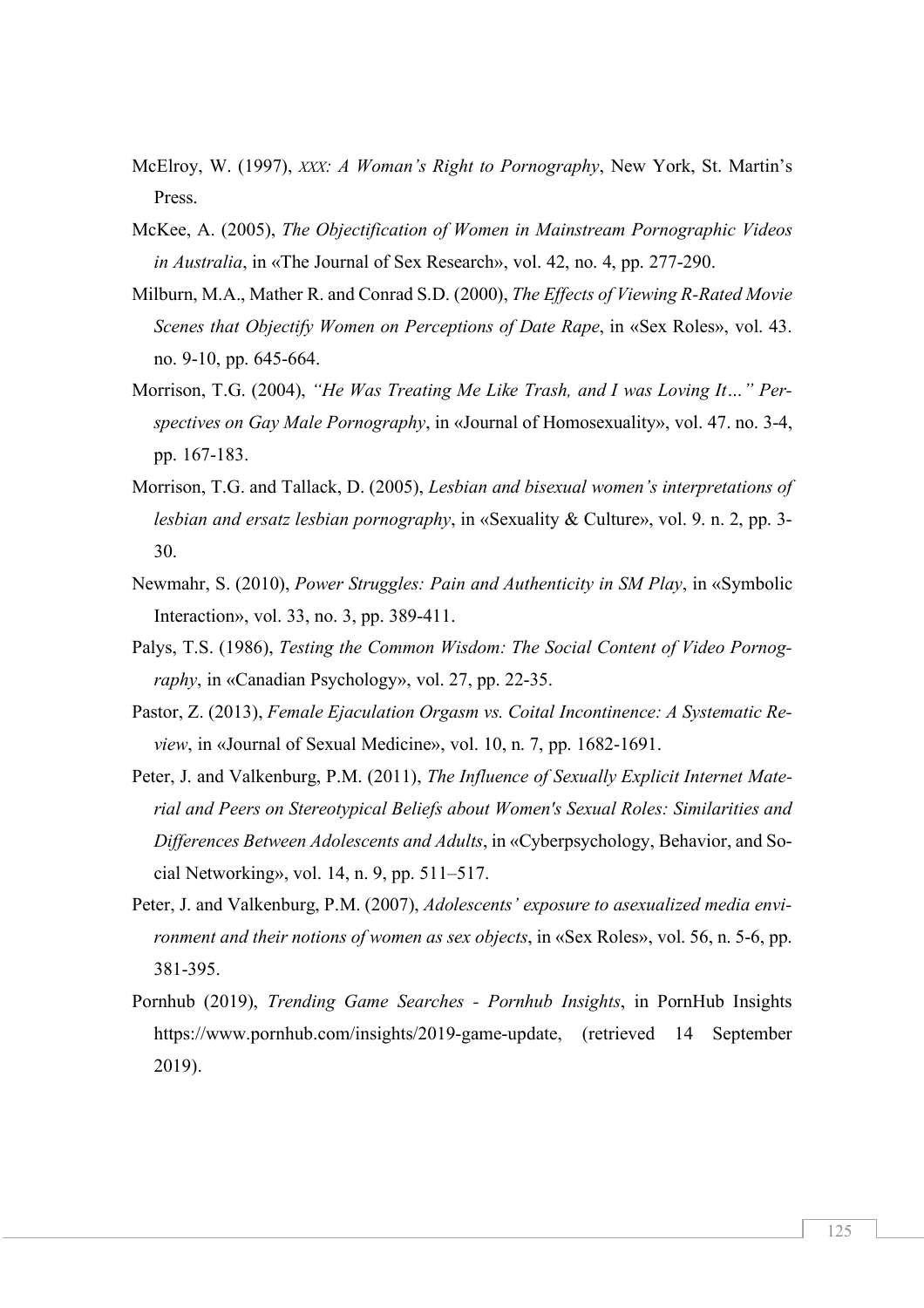- Pornhub (2018a), *PornHub's 2017 Year in Review - Pornhub Insights*, in PornHub Insights https://www.pornhub.com/insights/2017-year-in-review, (retrieved 5 November 2018).
- Pornhub (2018b), *Avengers: Infinity Porn - Pornhub Insights*, in PornHub Insights https:// www.pornhub.com/insights/avengers-infinity-porn, (retrieved 14 September 2019).
- Pornhub (2017), *Pornhub Celebrates 10 Year Anniversary,* in https://www.pornhub.com/press/show?id=1281 (retrieved 30 October 2018).
- Pornhub (2015), *Pornhub & The Czech Republic – Pornhub Insights*, in PornHub https:// www.pornhub.com/insights/pornhub-czech-republic, (retrieved 5 November 2018)
- Richters, J., de Visser, R., Rissel, C. and Smith, A. (2006), *Sexual Practices at Last Heterosexual Encounter and Occurrence of Orgasm in a National Survey*, in «Journal of Sex Research», vol. 43, n. 3, pp. 217-226.
- Seabrook, R.C., Ward, L.M., Cortina, L.M., Giaccardi, S. and Lippman, J.R. (2017), *Girl Power or Powerless Girl? Television, Sexual Scripts, and Sexual Agency in Sexually Active Young Women*, in «Psychology of Women Quarterly», vol. 41, n. 2, pp. 240- 253.
- Séguin, L., Rodrigue, C. and Lavigne, J. (2017), *Consuming Ecstasy: Representations of Male and Female Orgasm in Mainstream Pornography*, in «The Journal of Sex Research», vol. 55, n. 3, pp. 348-356.
- Schreier, M. (2012), *Qualitative Content Analysis in Practice*, Los Angeles, Sage.
- Shim, J.W., Kwon, M. and Cheng, H.I. (2015), *Analysis of Representation of Sexuality on Women's and Men's Pornographic Websites*, in «Social Behavior and Personality: an international journal», vol. 43, n. 1, pp. 53-62.
- Shim, J.W. and Paul, B.M. (2014), *The Role of Anonymity in the Effects of Inadvertent Exposure to Online Pornography among Young Adult Males*, in «Social Behavior and Personality: An International Journal», vol. 42, n. 5, pp. 823-834.
- Schussler, A. (2012), *The Relation between Feminism and Pornography*, in «Scientific Journal of Humanistic Studies», vol. 4, n. 6, pp. 66-71.
- Segal, L. (2016), *Only the Literal: The Contradictions of Anti-pornography Feminism*, in «Sexualities», vol. 1, n. 1, pp. 43-62.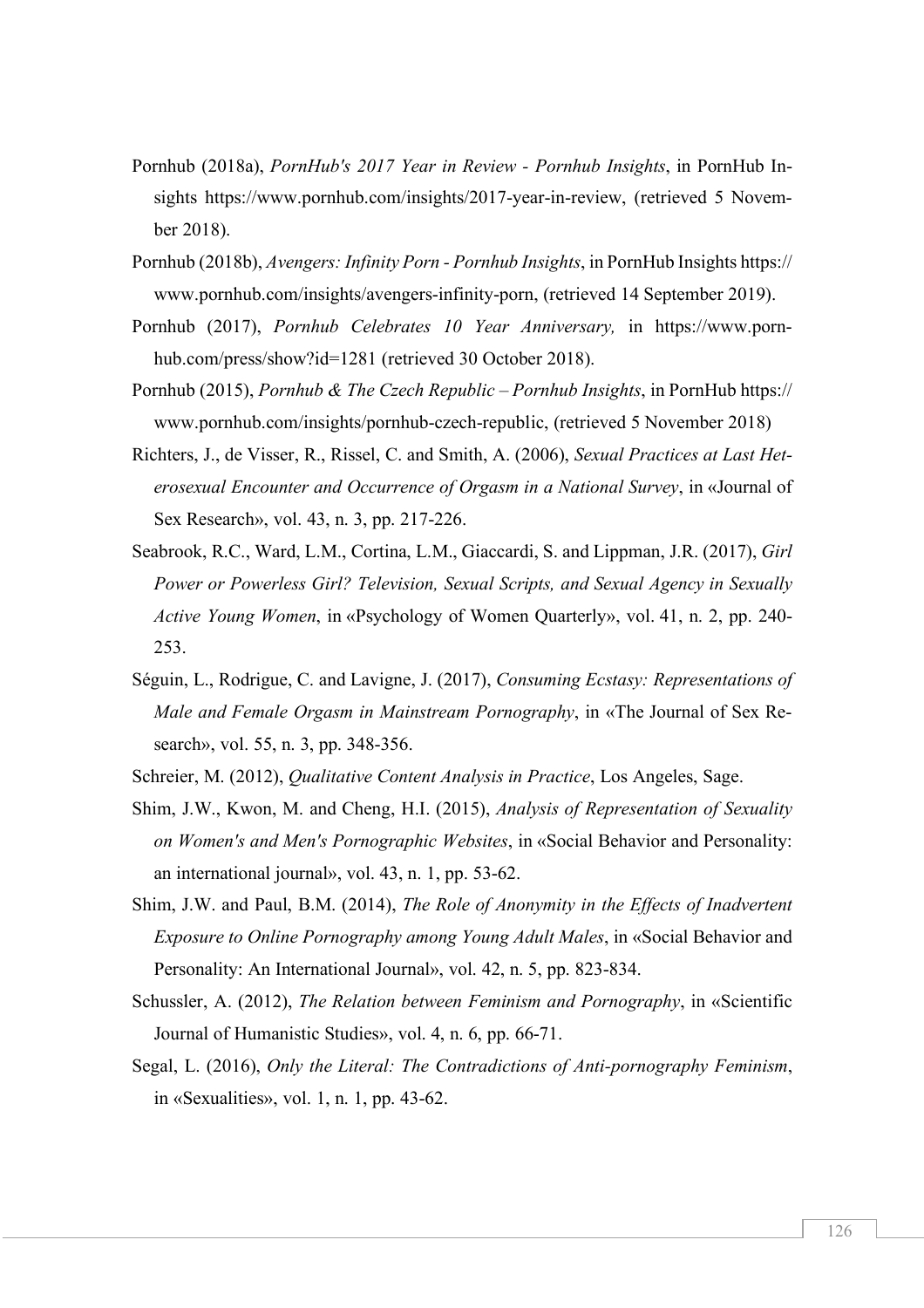- Simon, W. and Gagnon, J.H. (1986), *Sexual Scripts: Permanence and Change*, in «Archives of Sexual Behavior», vol. 15, n. 2, pp. 97-120.
- Sullivan, R. and McKee, A. (2015), *Pornography: Structures, Agency and Performance*. Malden, MA, Polity Press.
- Sun, C., Bridges, A., Johnson, J.A. and Ezzell, M.B. (2016), *Pornography and the Male Sexual Script: An Analysis of Consumption and Sexual Relations*, in «Archives of Sexual Behavior», vol. 45, n. 4, pp. 983-994.
- Steinberg, D. (1990), "The Roots of Pornography", in Kimmel, M. (ed.), *Men Confront Pornography*, New York, NY, Meridian, pp. 54-59.
- Szymanski, D.M., Moffitt, L.B. and Carr, E.R. (2010), *Sexual Objectification of Women: Advances to Theory and Research 1ψ7*, in «The Counseling Psychologist», vol. 39, n. 1, pp. 6-38.
- Ševčíková, A. and Daneback, K. (2014), *Online pornography use in adolescence: Age and gender differences*, in «European Journal of Developmental Psychology», vol. 11, n. 6, pp. 674-686.
- Štulhofer, A., Landripet, I., Momcilovic, A., Matko, V., Kladaric, P.G. and Busko, V. (2007), "Pornography and sexual satisfaction – Any relationship?!", in Knudsen, S.V., Løfgren-Mårtenson, L., Månsson, S.A. (eds.), *Generation P? Youth, gender and pornography*, Copenhagen, Danish School of Education Press, pp. 66-86.
- Štulhofer, A., Træen, B. and Carvalheira, A. (2013), *Job-related Strain and Sexual Health Difficulties among Heterosexual Men from Three European Countries: The Role of Culture and Emotional Support*, in «The Journal of Sexual Medicine», vol. 10, pp. 747-756.
- Taormino, T. (producer, director) (2009), *Switched*, in Tristan Taormino's Rough Sex (motion picture), United States, Vivid Entertainment.
- Træen, B. and Štulhofer, A. (2013), *The Consumption of Sexually Explicit Media (SEM) among Young Adults in Norway*, in «International Academy of Sex Research», conference paper, Chicago.
- Vannier, S.A., Currie, A.B. and O'Sullivan, L.F. (2013), *Schoolgirls and Soccer Moms: A Content Analysis of Free "Teen" and "MILF" Online Pornography*, in «The Journal of Sex Research», vol. 51, no. 3, pp. 253-264.